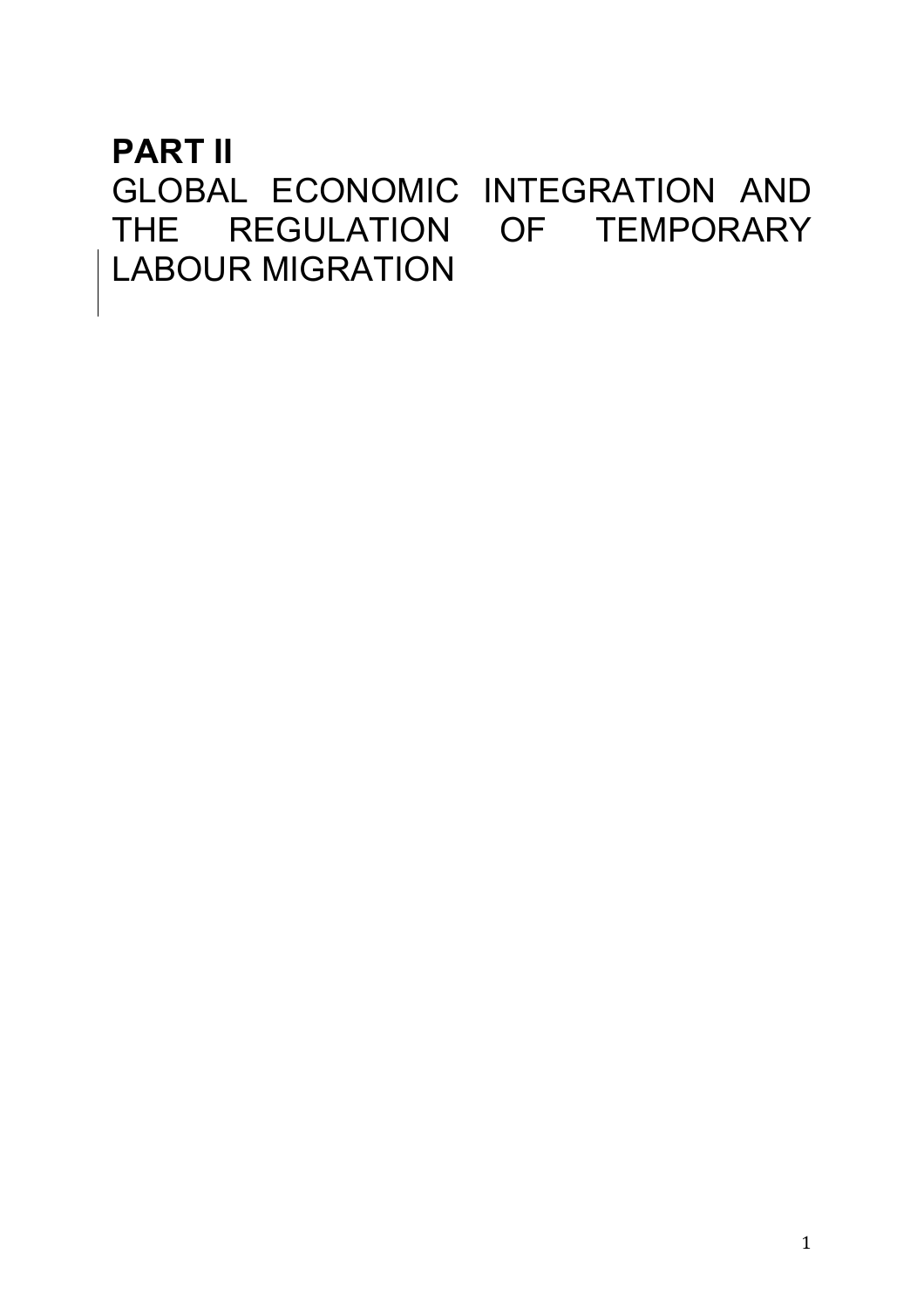## Seasonal Workers and Intra-corporate Transferees in EU Law

## **Capital's Handmaidens?**

| Cathryn Costello and Mark Freedland<sup>\*</sup>

 

### I. Introduction

This chapter compares and contrasts two recent European enactments on particular forms of temporary labour migration: seasonal work and intra-corporate transfers (ICTs). Both the Seasonal Workers Directive  $(SWD)^1$  and the ICT Directive (ICTD)<sup>2</sup> were adopted in 2014. They are typical of the EU's piecemeal approach to labour migration, which creates a multiplicity of distinct statuses.<sup>3</sup> We frame the comparison in light of our previous work examining the impact of migration law on labour law (section II). By way of general contribution to this collection's themes, we also offer some observations on the challenges of regulating temporary labour migration under current conditions of globalisation (section III), and seek to explain some of the specificities of the EU's role in regulating immigration (section IV).

Then turning in section V to the contrast between the two directives, we aim to compare them in terms of the personal and relational dimensions of the work relations established, and the temporal and transnational aspects. Both seasonal workers and ICTs could be regarded as having a migration status that makes them vulnerable in their work relations. In addition, this vulnerability means they may accept terms and conditions that undercut domestic labour standards. Yet the two directives take starkly divergent approaches to labour rights.

Our analysis reveals striking disparities between the two directives. Most notably, the Seasonal Workers Directive contains some significant labour rights protections for seasonal workers (as Fudge and Herzfeld Olsson have demonstrated)<sup>4</sup>.

<sup>\*</sup> We thank Minos Mouzourakis and Emily Hancox for most helpful research and editorial assistance.

<sup>1</sup> Directive 2014/36/EU of the European Parliament and of the Council of 26 February 2014 on the conditions of entry and stay of third-country nationals for the purpose of employment as seasonal workers (SWD) [2014] OJ L94/375.

<sup>2</sup> Directive 2014/66/EU of the European Parliament and of the Council of 15 May 2014 on the conditions of entry and residence of third-country nationals in the framework of an intra-corporate transfer (ICTD) [2014] OJ L157/1. See also Sebastian Klaus, 'Die ICT-Richtlinie: Ende einer europäischen Odyssee' (2015) *ZAR* 1.

<sup>3</sup> These are not the only two statuses created by EU law. For an incisive comparative overview, see Petra Herzfeld Olsson, 'The Development of an EU Policy on Workers from Third Countries: Adding New Categories to the EU Labour Market, Provided with New Combinations of Rights' in Stein Evju (ed), *Regulating Transnational Labour in Europe: The Quandaries for Multi-Level Governance* (Oslo, University of Oslo Institutt for Privatrett, 2014). See generally Cathryn Costello, 'EU Migration and Asylum Law: A Labour Law Perspective' in Alan Bogg, Cathryn Costello, Anne Davies and Jeremias Prassl (eds), *The Autonomy of Labour Law* (Oxford, Hart Publishing, 2014).

<sup>4</sup> Iudy Fudge and Petra Herzfeld Olsson, The EU Seasonal Workers Directive: When Immigration Controls Meet Labour Rights' (2014) 16(4) *European Journal of Migration and Law* 439.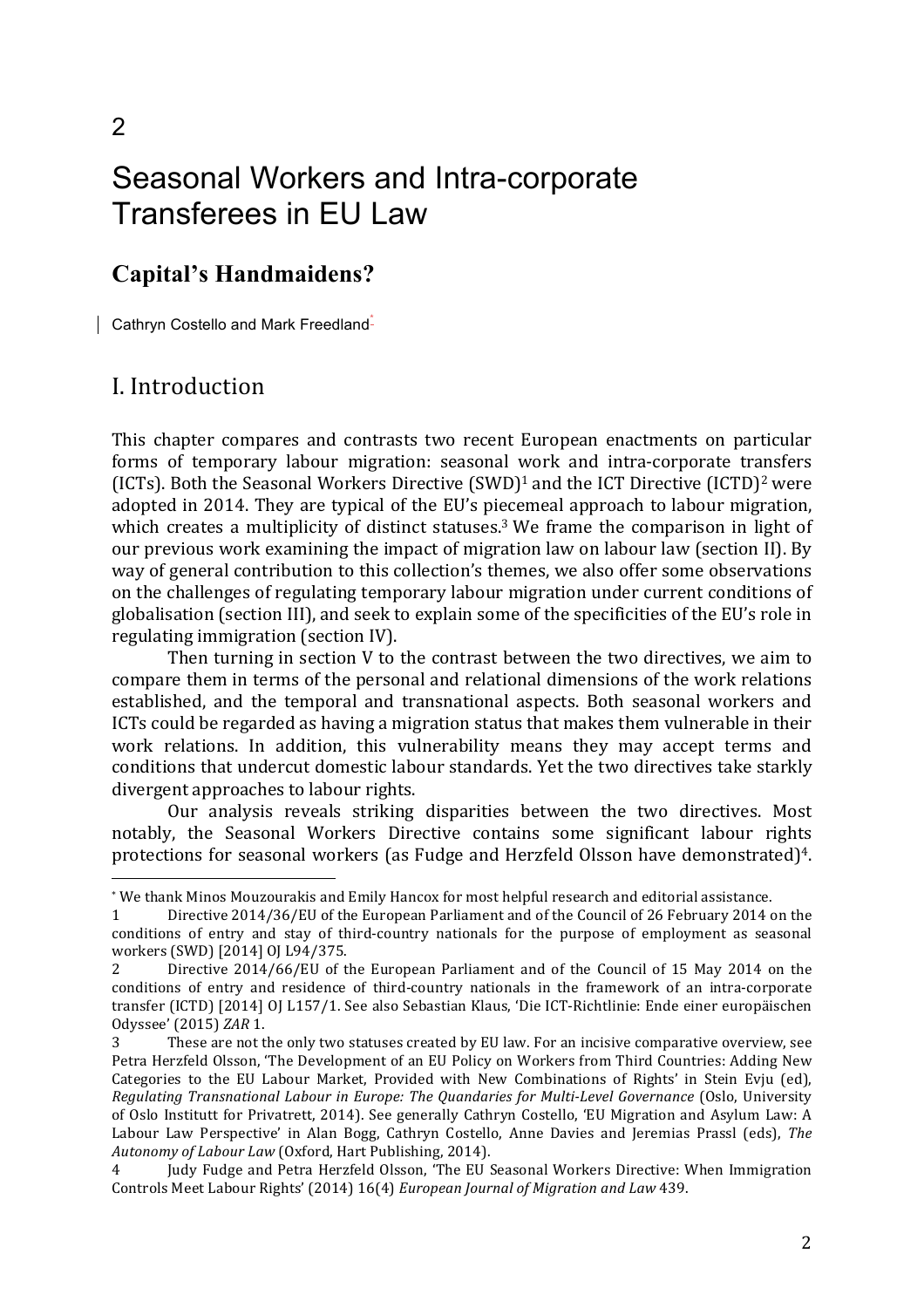In contrast, ICTs' protections are pegged at those of local workers for remuneration, but otherwise ICTs are assimilated to the position of posted workers. We suggest that these disparities may be understood in light of the different ways in which these two kinds of workers are regarded, valued and treated by the globalised capital corporations or other institutions by which they are immediately or ultimately employed.

### II. Migration Law and Labour Law

Migration law has important impacts on labour law. It creates migration *status* that in turn determines, at least in part, labour rights.<sup>5</sup> Migration status conveys the manner in which migration law creates personal status within the host state.<sup>6</sup> The move to reintroduce status over contract as a determinant of workers' rights divides the subjects of labour law, as we have observed elsewhere.<sup>7</sup> Labour standards may be expressly included in the very measures that regulate immigration. The SWD and ICTD are striking recent examples of this more general phenomenon.

Migration law also affects the supply and demand for migrant workers. In that respect, creating an EU status for particular migrant workers is no guarantee that more workers will be granted this status. National authorities have the final say (in principle) about whether to issue such permits. Nonetheless, in the broad sense, migration law is a form of labour market *regulation*.<sup>8</sup> Thirdly, and relatedly, both the fact of immigration and the features of migration law have an impact on labour standards in both collective and individual labour law.

In our earlier work, in response to the question 'What does labour migration do to labour law?', we posited the following tentative replies:

1. It may affect the supply of workers.

 

- 2. It may increase segmentation of the workforce.
- 3. It may increase demand for migrant workers.
- 4. It may increase the role of intermediaries in the labour supply chain.

Much, of course, will depend on the context, and, in particular, on the migration laws in question. When we pose the question 'What does migration law do to labour law?' we arrive at several responses. What unites them is the likelihood that migration law creates vulnerability in labour relations. This is not to make any generalisations about migrants themselves, but rather to identify how migration law, as currently designed, tends to alter the work relation. In particular, we note that:

1. It increases the control of employers over the supply of labour, especially by according to them control over migration status.

<sup>5</sup> Bridget Anderson, 'Migration, Immigration Controls and the Fashioning of Precarious Workers' (2010) 24(2) *Work, Employment & Society* 300.

<sup>6</sup> For an early appreciation of this phenomenon, see Otto Kahn-Freund, 'A Note on Status and Contract in British Labour Law' (1967) 30(6) Modern Law Review 635.

Mark Freedland and Cathryn Costello, 'Migrants at Work and the Division of Labour Law' in Cathryn Costello and Mark Freedland (eds), *Migrants at Work: Immigration and Vulnerability in Labour* Law (Oxford, Oxford University Press, 2014).

<sup>8</sup> This is the central insight of Harald Bauder, *Labor Movement: How Migration Regulates Labour Markets* (Oxford, Oxford University Press, 2006).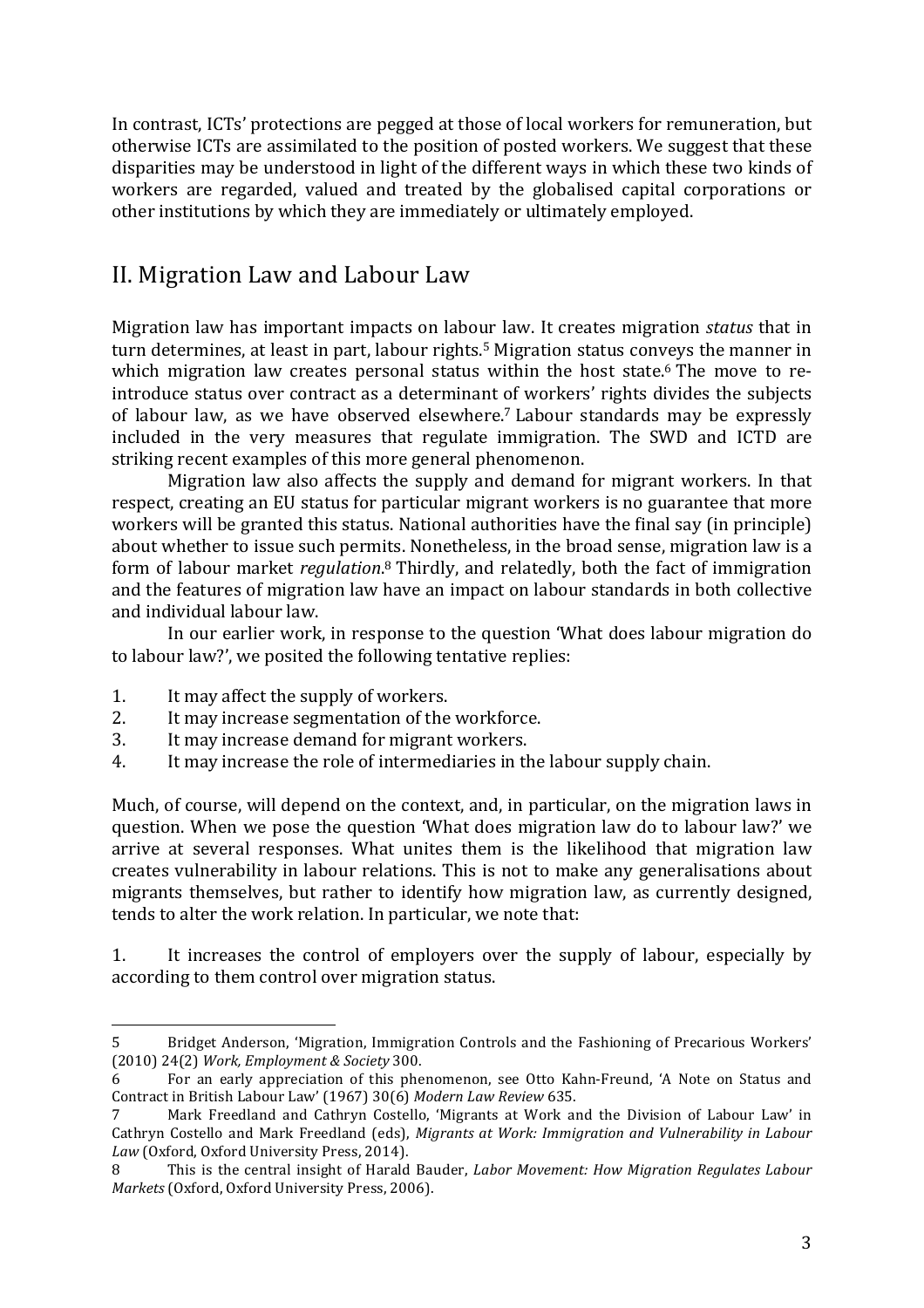2. By creating 'migration status', it introduces a personal (in the sense of statusbased) rather than relation-based set of categories into labour law.

3. It may thereby also increase employers' control over local workers.

4. It increases the duties of employers to the state, in turn altering work environments by reason of requirements on employers to monitor migration status.

5. By establishing distinctions based on this migration status, it sets up tensions with non-discrimination law.

6. It may challenge collective worker-protective institutions, increasing tensions between workers, undermining solidarity and solidaristic institutions, including but not confined to trade unions.

7. It increases the temporariness and precariousness of work relations, and workers' dependency on employers.

8. It tends to force workers into particular statuses, such as that of selfemployment, by placing lesser restrictions on labour migration into those statuses.

9. It imports into the conduct and regulation of employment relations its own set of offences and sanctions and its own notions of 'illegality'.

10. Depending on how they are regulated, it increases the role of intermediaries in the labour supply chain, and increases triangular labour relations.

When we look at the regulation of seasonal work in particular, we find many extreme forms of these phenomena, in particular, creating tied statuses that confine workers in the lower strata of the labour market. At first glance, ICTs may seem poles apart from seasonal workers. At one pole, we have the impoverished seasonal worker picking berries in the fields and forests (conjuring up images of extreme labour exploitation)<sup>9</sup>; at the other, the elite management consultant or IT professional, moving within the corporate entity, from global city to global city.<sup>10</sup> However, we suggest that these statuses, in particular as defined in the new directives, are not so easily confined to the stereotypical case. In law, the directives do not confine the status to particular sectors, although of course migrants falling under these directives may be clustered in particular economic fields in practice.

Instead, we suggest it may be fruitful at least to begin the discussion with a legal analysis that examines the two statuses across these four dimensions: personal, relational, temporal and transnational. Concerning the first and second dimensions, these migration statuses are designed for workers who have particular roles within employing organisations, so a particular personal status and work relation; thirdly, the temporal dimension of their work relationships is defined by high degrees of employer control, as well as conditions defined by their migration status (defined by both EU and domestic rules and authorisations); fourthly, the inevitable transnational dimension of their migration profile is complex, characterised not by a singular migratory move, but multiple transnational comings and goings over time, which are also limited not only by the workers' choices, but also by migration law, employers and intermediaries.

As its title suggests, this chapter is also informed by the assumption that understanding these forms of status requires sustained attention to the role of the employing organisation. By exploring these, admittedly very different, types of

<sup>9</sup> Charles Woolfson, Petra Herzfeld Olsson and Christer Thörnqvist, 'Forced Labour and Migrant Berry Pickers in Sweden' (2012) 28 *International Journal of Comparative Labour Law and Industrial Relations* 147. 

<sup>10</sup> Ionathan V Beaverstock, 'Transnational Elites in the City: British Highly-Skilled Inter-Company Transferees in New York City's Financial District' (2005) 31(2) *Journal of Ethnic and Migration Studies* 245.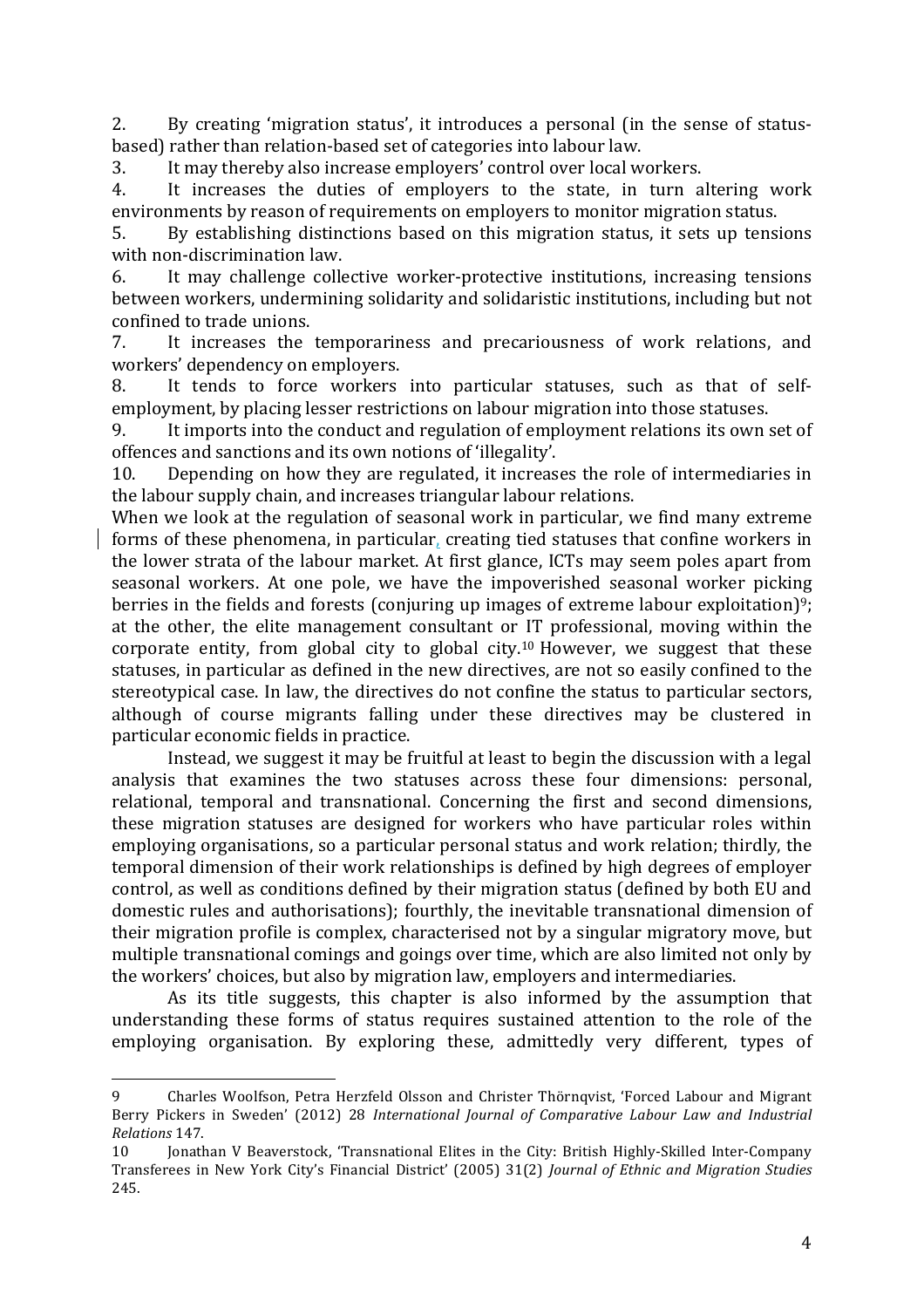temporary migration side by side we hope to shed some light on the relations between labour and capital under conditions of contemporary globalisation. Migration statuses are designed all too often to benefit employers, not workers (migrant or local). Moreover, restrictive features that are sometimes portrayed as aiming to protect local workers from competition by migrant workers are often more about constructing statuses to benefit employers.

#### III. Temporary Labour Migration in a Global Context

Moving money and 'investment' across borders is relatively easy these days, perhaps selling goods and services less so, but the movement of human beings as autonomous agents is subject to increasing controls. This asymmetry is the hallmark of contemporary globalisation. Earlier eras of globalisation were characterised by relatively free movement of persons.<sup>11</sup> And of course, European settler colonialism gave Europeans their choice of many countries of destination, some conveniently deemed by legal fiction to be devoid of inhabitants.

While trade in goods and services is subject to a multilateral regime, only peripheral aspects of movement of persons are covered by the General Agreement on Trade in Services (GATS). Otherwise, the movement of persons is subject to no multilateral regime. Bilateral labour agreements between sending and receiving states proliferate, $12$  but the differences between the multilateral regime for goods and services and the more limited regime for migration have become evident particularly following the global financial crisis of  $2008<sup>13</sup>$  While the international regime for trade has been relatively successful in curbing protectionist moves, the lack of such a regime for migration has meant an increase in restrictive labour migration policies.<sup>14</sup> Temporary labour migration has been most affected by closure of labour markets, although highskilled immigration has not been reduced in some countries (eg Canada and New Zealand) where it is seen as a stimulus for economic growth.<sup>15</sup>

If we think of globalisation as intensification of transnational activity, the hallmark of our era is that capital is highly mobile, not only financial capital, but also foreign direct investment (FDI). FDI often includes the movement of employing organisations, under a process whereby capital often protects itself in host countries through bilateral investment treaties. Given significant asymmetries between poorer

<sup>11</sup> See, eg Kevin O'Rourke 'The Era of Free Movement: Lessons for Today', paper presented at Globalization, the State and Society Conference, St Louis, MO, 13-14 November 2003.

<sup>12</sup> See Alexander Betts and Lucie Cerna, 'High-Skilled Labour Migration' in Alexander Betts (ed), *Global Migration Governance* (Oxford, Oxford University Press, 2011) 64: 'In 2004, for example, it was estimated that there were around 176 bilateral agreements relating to labour recruitment (OECD 2004). Hatton (2007: 372) argues that the number of bilateral agreements in this area has increased significantly over time, in many cases being tailored to meet the needs of specific economic sectors in the receiving countries.' Citing Organisation for Economic Co-operation and Development, *Migration for Employment: Bilateral Agreements at a Crossroads* (Paris, OECD, 2004) Annex 1A; Timothy Hatton, 'Should We Have a WTO for International Migration?' (2007) 22(50) *Economic Policy* 339. See also Ryszard Cholewinski, 'Evaluating Bilateral Labour Migration Agreements in the Light of Human and Labour Rights' in Marion Panizzon, Gottfried Zürcher and Elisa Fornalé (eds), *The Palgrave Handbook of International Labour Migration: Law and Policy* (Houndmills, UK, Palgrave Macmillan, 2015).

<sup>13</sup> See Lucie Cerna, James Hollifeld and William Hynes, 'Trade, Migration and the Crisis of Globalization' in Panizzon et al (eds), *The Palgrave Handbook of International Labour Migration.* 

<sup>14</sup> Ibid.

<sup>15</sup> Ibid.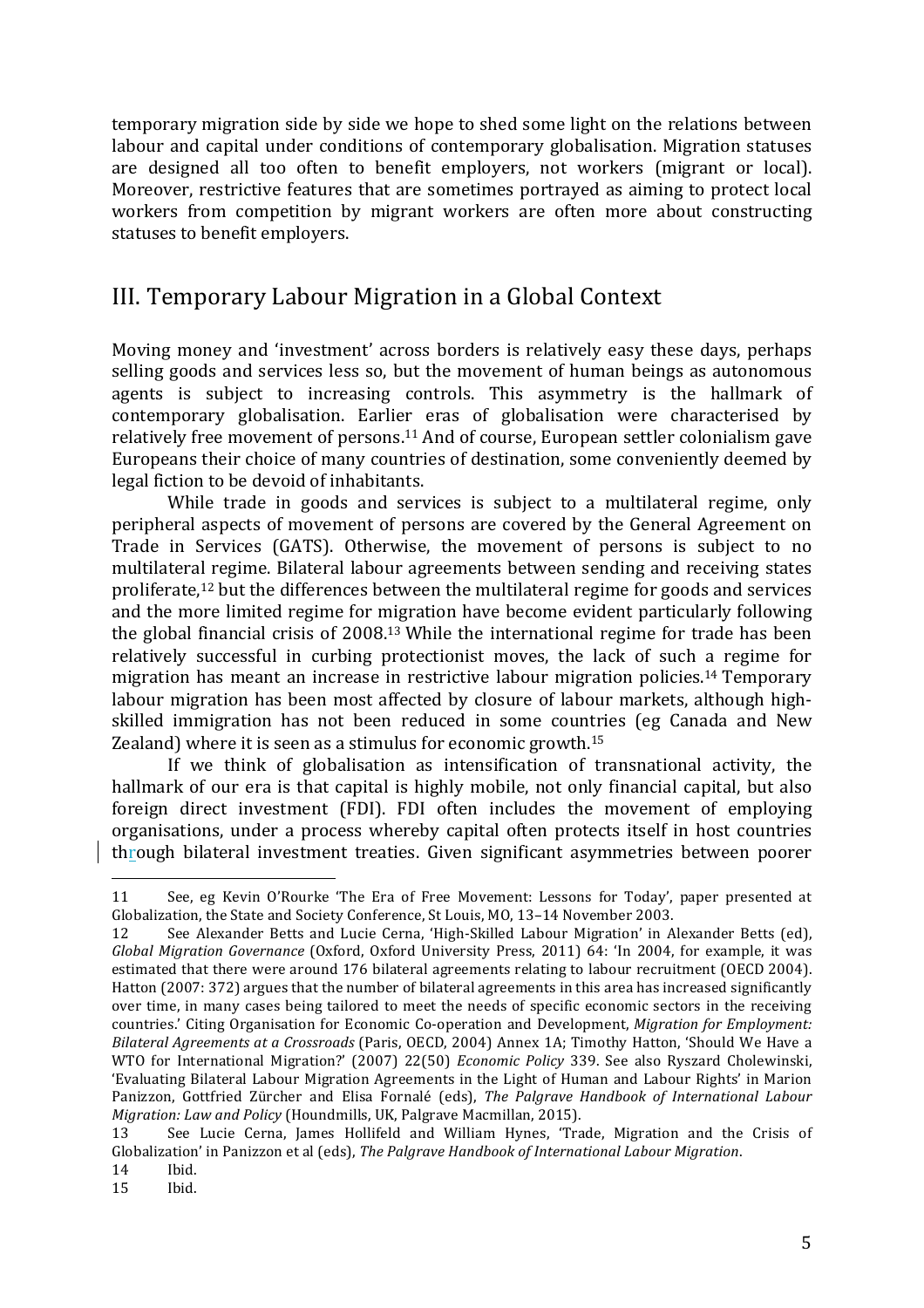countries seeking to attract FDI, and richer countries which are the bases for most global capital, a network of bilateral investment treaties (BITs) have been signed, which confer significant institutional protections on global capital. These include investorstate dispute settlement (ISDS), which gives investors the right to trigger private oneshot arbitration to challenge the practices and laws of the host state.<sup>16</sup> The new generation of trade and investment treaties demonstrate that capital qua 'investment' has developed a further set of institutional protections. These new agreements include the Comprehensive Economic and Trade Agreement (CETA) between the EU and Canada, the Trans-Pacific Partnership (TPP), and one still under negotiation, the Transatlantic Trade and Investment Partnership (TTIP) between the EU and US.<sup>17</sup> Their controversial features include, firstly, their focus on regulatory barriers to trade, meaning that they open up domestic (and EU) laws and practices to scrutiny for their impact on trade and investment. Secondly, they embody an effective merger of trade and investment law. <sup>18</sup> Thirdly and relatedly, these agreements aim to include protections for investors more commonly found in BITs.<sup>19</sup> As Cremona explains, 'The EU Member States have concluded over 1400 BITs and the CETA and TTIP are intended as early steps in developing an EU *acquis* in this field which would ultimately replace many of these bilateral agreements'.<sup>20</sup> As she notes, if the EU's aim is to promote good regulation (by encouraging deliberation on regulatory standards which have the potential to distort trade) 'then a strategy which places regulation on the defensive, and a debate couched in terms of whether there are sufficient safeguards protecting the right to regulate, is an essentially reactive stance'.<sup>21</sup>

These agreements do not significantly advance the agenda for more liberalised labour mobility, but rather reflect a strongly pro-trade and investor stance, which leaves workers out of the equation. To put it crudely, TTIP and similar instruments aim to protect the capacity for profit, and provide mechanisms where capital can challenge domestic laws that impact on future profits.

We suggest, tentatively, that some (albeit not all) forms of migration status serve a similar capital-led function. Suffice to state at the outset that different migrant statuses often accrue due to the transnational nature of the employing organisations' activities. Very crudely, some statuses permit workers to be moved as adjuncts to transnational service provision (as posted workers) and investment (as ICTs), and also ensure that those workers' status is kept apart from the regulatory structures of the host state. The divisive impact on the host state's labour market is key. While the worker is merely temporarily present in the host state, the practice of using temporary migrant workers is not.

<sup>16</sup> José Alvarez, 'Contemporary Foreign Investment Law: An "Empire of Law" or the "Law of Empire"?' (2009) 60(4) *Alabama Law Review* 943; Marc Jacob, 'Investments, Bilateral Treaties' in Rüdiger Wolfrum (ed), Max Planck Encyclopedia of Public International Law (Oxford, Oxford University Press, 2014) 1061; Beth Simmons, 'Bargaining over BITs, Arbitrating Awards: The Regime for Protection and Promotion of International Investment' (2014) 66 World Politics 12.

<sup>17</sup> The Trans-Pacific Partnership (TPP) was negotiated by twelve countries: the United States, Australia, Brunei, Canada, Chile, Japan, Malaysia, Mexico, New Zealand, Peru, Singapore and Vietnam.

<sup>18</sup> See Sergio Puig, 'The Merging of International Trade and Investment Law' (2015) 33(1) *Berkeley Journal of International Law* 1.

<sup>19</sup> Markus Krajewski, 'Modalities for Investment Protection and Investor-State Dispute Settlement (ISDS) in TTIP from a Trade Union Perspective' (2014), http://ssrn.com/abstract=2519995.

<sup>20</sup> Marise Cremona, 'Guest Editorial: Negotiating the Transatlantic Trade and Investment Partnership (TTIP)' (2015) 52(2) *Common Market Law Review* 351, 356.

<sup>21</sup> Ibid 359.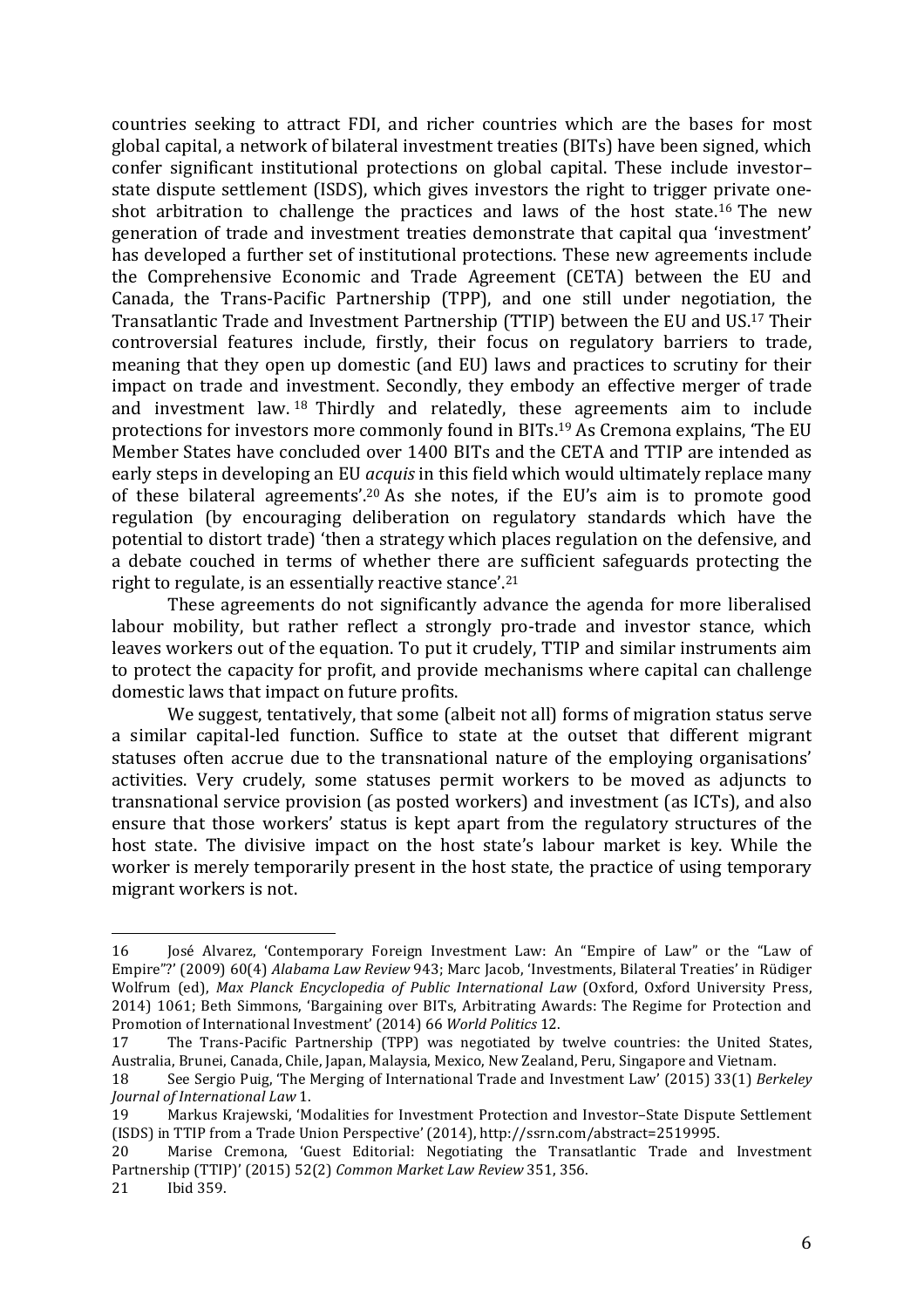Moreover, in the context of ICTs, the employing organisation has already established its transnational network, and moves its workers around it. The workers' passport is not merely that of a state, but of 'Global Inc'. Yet they may be worker-citizens of no particular country, in that their labour rights may be determined according to corporate policy, not real connection to or participation in any particular workplace or country. While posting of workers is parasitic on the employers' *temporary* service provision, ICT status depends on the employing organisation's transnational corporate reach, which may include permanent infrastructure, or may be much more ephemeral and rooted in corporate law fictions. (As will be seen, the ICTD has quite weak provisions to try to ensure the 'host entity' has genuine activity within the EU Member State.)

A further important caveat should inform our assessment of the regulation of temporary migration. Seeking to keep migration temporary by using migration law seems a regulatory strategy with a high risk of failure. Laws regulating migration can have perverse effects. Empirical research has identified various substitution effects whereby migration laws lead to migrants switching categories in response to legal changes.<sup>22</sup> One of the strongest unanticipated effects is that regulation that seeks to keep migration temporary may contribute to its permanence. This effect arises as becoming irregular after a period of time does not always induce return, but also encourages permanent settlement in the host country, as return becomes more costly. Institutionalising temporary migration status can end up ruling out the option of coming and going to see how things work out 'back home', and makes migration permanent. This factor is a reminder that the promised 'triple win' offered by temporary labour migration programmes may lead instead to permanent undocumented migration, and a permanent population of exploitable undocumented migrants. 

## IV. Understanding EU Migration Law: Limits and Potential

The EU initially did not regulate migration from outside the EU into the Member States. However, the creation of a common market was one of its foundational aspects, with labour mobility as a basic feature thereof, ensuring rights of entry and residence not only for workers from other Member States holding the nationality of those states (later refashioned as EU citizens), but also for jobseekers and those engaging in any form of economic activity. Since the Treaty of Amsterdam, the EU has competence to adopt laws on migration and asylum from outside the EU, and to govern the status of so-called 'third country nationals' (or TCNs) in the EU.

The EU has now fairly comprehensively regulated asylum law, and claims that there is a 'Common European Asylum Policy'. Even in that context, though, the determination of who is a refugee and who should face deportation remains with national authorities, albeit that they now apply EU standards (and international refugee law) in so doing. Moreover, recognised refugees have a national status: they do not have

<sup>22</sup> The notion of policy effectiveness is a complex one. See Mathias Czaika and Hein De Haas, 'The Effectiveness of Immigration Policies' (2013) 39(3) *Population and Development Review* 487. The various substitution effects identified by the DEMIG study carried out at the International Migration Institute at Oxford are: categorical substitution (category jumping); inter-temporal substitutions (now or never migration); spatial substitution; and reverse flow substitution. See: http://www.imi.ox.ac.uk/projects/demig.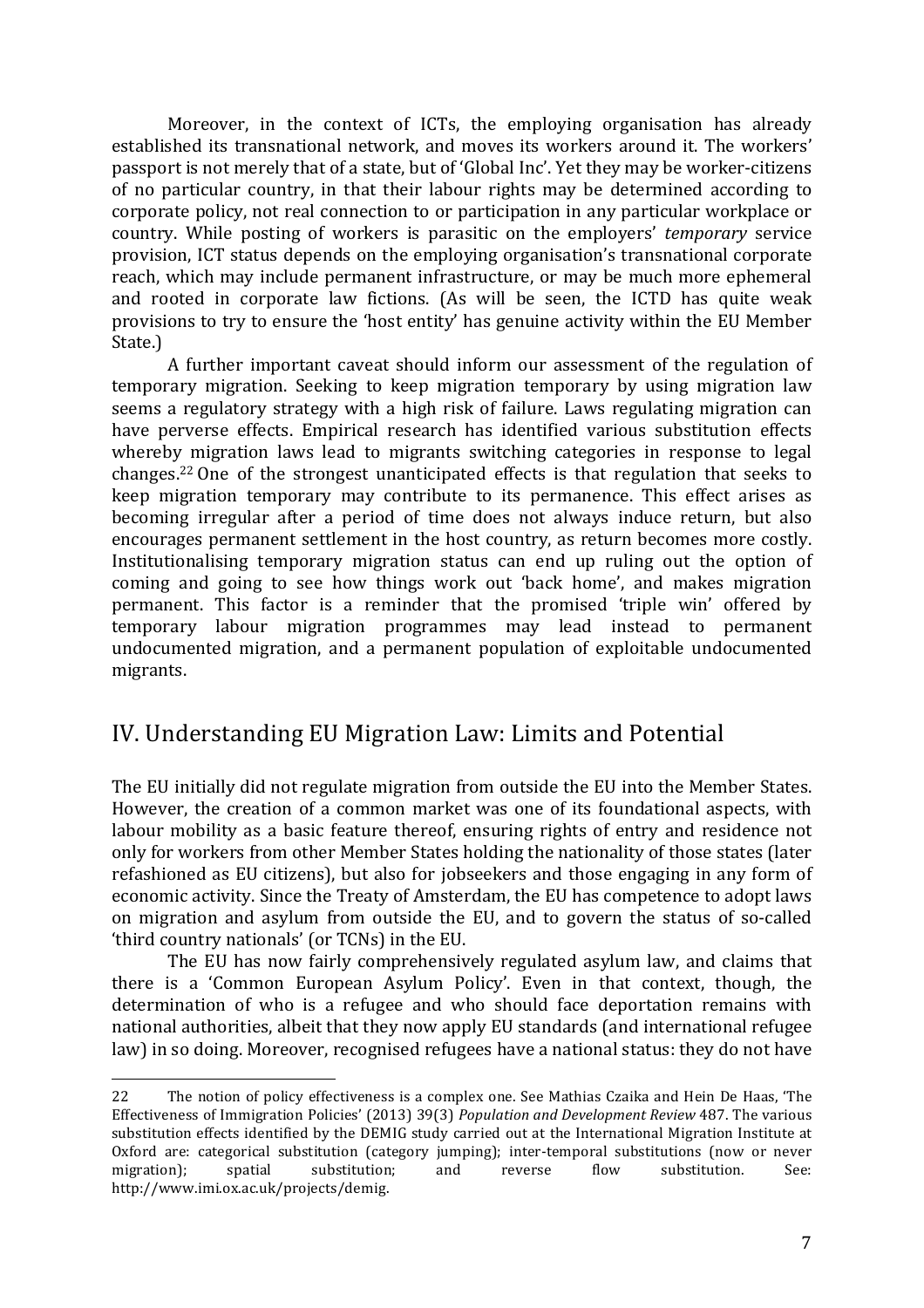intra-EU mobility rights, unlike EU citizens. In contrast, when it comes to labour migration, the EU's competence is limited in that, although it may adopt common rules, the determination of the volumes of admissions remains with the Member States.<sup>23</sup> Furthermore, the principle of 'union preference' is affirmed in the legal instruments, that is, that EU citizens should have preferential access to the EU labour market. $^{24}$ 

In terms of its frame of reference, the animating force of EU labour migration policy has been labour market efficiency *and* combatting 'illegal immigration', which is viewed as an exogenous phenomenon (rather than the creation of immigration laws). The ICTD speaks the language of economic efficiency — 'better matching of labour supply with demand' (recital  $3$ ) — and the SWD claims 'admissions procedures capable of responding promptly to fluctuating demands for migrant labour in the labour market' (recital 3). Both measures refer to the demographic challenge facing Europe, due to its ageing population  $(SWD, \text{recall } 6)$ . The SWD also emphasises the need to 'prevent overstaying' and the duties of employers under the Employer Sanctions Directive (SWD, recital 7).

Attempts to legislate for a general EU labour admissions policy and migration status valid across the EU have failed. In 2001, the Commission put forward the idea of a common framework for admitting economic migrants from third countries.<sup>25</sup> The proposal aimed to rationalise the conditions and procedures for entry and residence of employed and self-employed TCNs. The proposal gained support from the European Parliament, but it failed to do so in the Council. <sup>26</sup> Eventually, the Commission abandoned its proposal and reopened discussions with a series of communications, $27$  a Green Paper on economic migration<sup>28</sup> and a policy plan.<sup>29</sup>

The only general measure on labour migration is the Single Permit Directive.<sup>30</sup> Its abbreviated titled (Single Permit) perhaps understates its content, as it aims to establish a single procedure, work and residence permit combined, and a common set of rights. Nonetheless, given that Member States were reluctant to commit to any form of general regulation for labour migration, it is unsurprising that the Single Permit Directive emerged as

<sup>23</sup> Treaty on the Functioning of the European Union art 79(5). See also ICTD art 6; SWD art 7.

<sup>24</sup> SWD recital 9; ICTD recital 8.

<sup>25</sup> European Commission, 'Proposal for a Council Directive on the Conditions of Entry and Residence of Third-Country Nationals for the Purpose of Paid Employment and Self-Employed Economic Activities' COM(2001) 386 final.

<sup>26</sup> Council of the European Union, 'Proposal for a Council Directive on the Conditions of Entry and Residence of Third-Country Nationals for the Purpose of Paid Employment and Self-Employed Economic Activities' ST 9862 2002 INIT.

<sup>27</sup> European Commission, 'Communication from the Commission to the Council, the European Parliament, the European Economic and Social Committee and the Committee of the Regions on Immigration, Integration and Employment' COM(2003) 0336 final; European Commission, 'Communication from the Commission to the Council, the European Parliament, the European Economic and Social Committee and the Committee of the Regions  $-$  A Common Agenda for Integration  $-$ Framework for the Integration of Third-Country Nationals in the European Union' COM(2005) 0389 final. 28 European Commission, 'Green Paper on an EU Approach to Managing Economic Migration' COM(2004) 0811 final.

<sup>29</sup> European Commission, 'Communication from the Commission — Policy Plan on Legal Migration' COM(2005) 0669 final.

<sup>30</sup> Directive 2011/98/EU of the European Parliament and of the Council on 13 December 2011 on a single application procedure for a single permit for third country nationals to reside and work in the territory of a Member State and on a common set of rights for third country workers legally residing in a Member State [2011] OJ L343/1.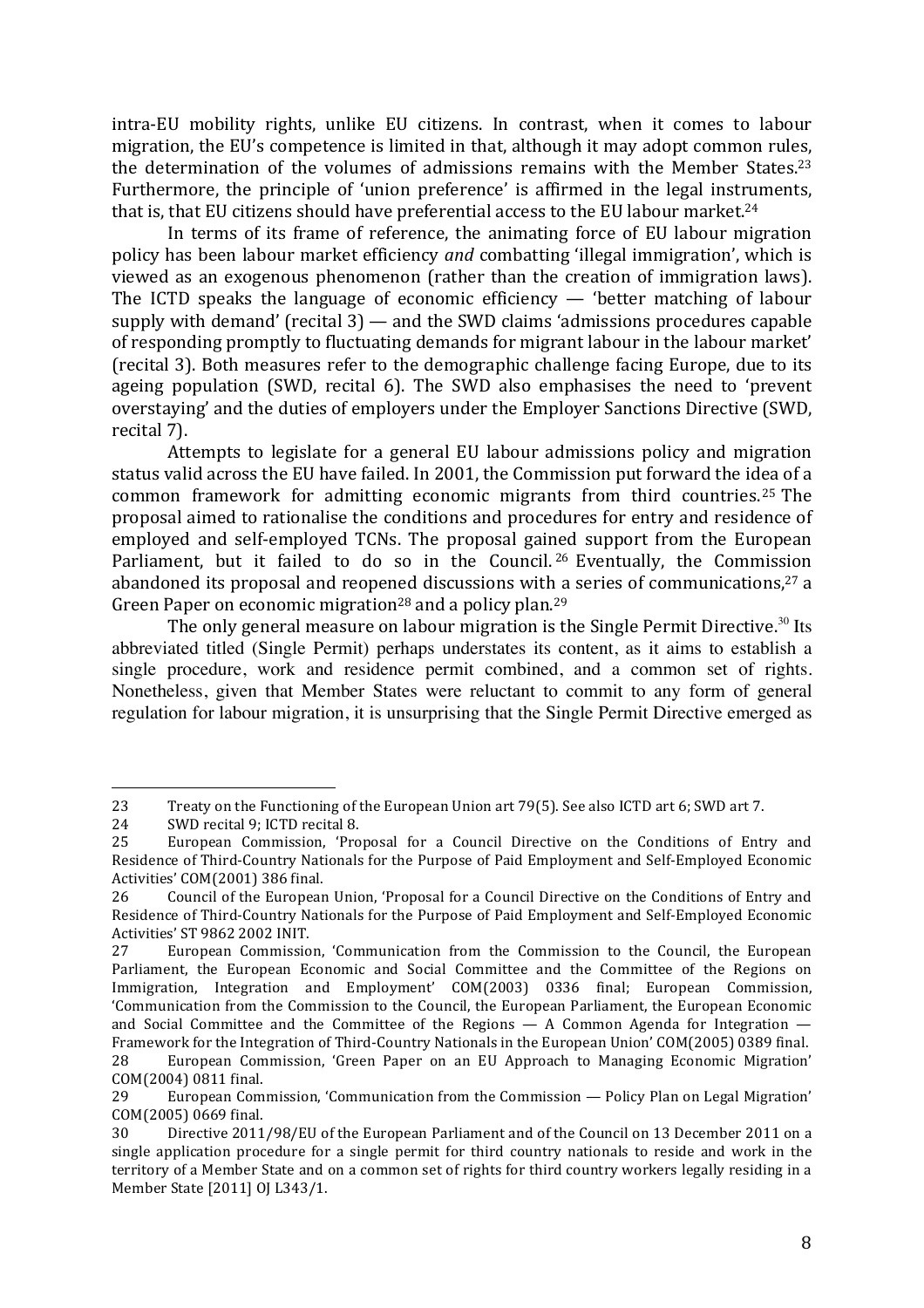a rather limited instrument. $31$  Some commentators have suggested that its equal treatment guarantee is an 'empty shell'.<sup>32</sup> However, whether that is so really remains up to the Court of Justice of the European Union. If traditional EU anti-discrimination precepts are brought to bear, it may have significant impact in time. In addition, as discussed further below, an expansive reading of the equal treatment guarantee may be bolstered by article 15(3) of the EU Charter of Fundamental Rights, which states that 'Nationals of third countries who are authorised to work in the territories of the Member States are entitled to working conditions equivalent to those of citizens of the Union'.

The Single Permit Directive apart, the dominant EU approach to labour migration has been piecemeal, with EU law providing a number of narrow purposive statuses, for students,  $33$  researchers,  $34$  'highly skilled' workers under the Blue Card Directive,<sup>35</sup> and latterly the aforementioned seasonal workers and intra-corporate transferees. These sectoral directives have in common that they do not create a right to first entry to the EU for TCNs, but rather set out conditions under which Member States ought to afford this particular right of residence. Once that status is granted, a set of EU rights follow. This approach is not self-evident. Indeed, the European Trade Union Confederation has questioned the need for the two directives under examination, suggesting that ICTs should be covered (if at all) under the EU Blue Card Directive, and that seasonal workers should be covered under the Single Permit Regime.<sup>36</sup> Its hostility to the proliferation of statuses is to ensure equality between local and migrant workers, in particular respect for the principle *lex loci laboris*, whereby the law of the place where work is undertaken should apply to that activity. Evidently, the EU's internal posted workers regime undermines that principle.

The Blue Card Directive on 'highly skilled' immigration lays down the conditions of entry and residence for third-country nationals (and their family members) who will be present in the territory of a Member State for more than three months for the purpose of engaging in highly qualified employment.<sup>37</sup> The directive creates a fast-track

<sup>31</sup> Sheena McLoughlin and Yves Pascouau, *EU Single Permit Directive: A Small Step Forward in EU Migration Policy*, EPC Policy Brief (Brussels, European Policy Centre, 2012).

<sup>32</sup> Ana Beduschi, 'An Empty Shell? The Protection of Social Rights of Third-Country Workers in the EU after the Single Permit Directive' (2015) 17 *European Journal of Migration and Law* 210.

<sup>33</sup> Council Directive 2004/114/EC of 13 December 2004 on the conditions of admission of thirdcountry nationals for the purposes of studies, pupil exchange, unremunerated training or voluntary service (Students Directive) [2004] OJ L375/12. Note that a recast version of this directive is currently under negotiation between the Council and Parliament: European Commission, 'Proposal for a Directive of the European Parliament and of the Council on the Conditions of Entry and Residence of Third-Country Nationals for the Purposes of Research, Studies, Pupil Exchange, Remunerated and Unremunerated Training, Voluntary Service and Au Pairing (Recast)', COM(2013) 151.

<sup>34</sup> Council Directive 2005/71/EC of 12 October 2005 on a specific procedure for admitting thirdcountry nationals for the purposes of scientific research (Researchers Directive) [2005] OJ L289/15. Note that a recast version of this directive is currently under negotiation between Council and Parliament. See note 33.

<sup>35</sup> Council Directive 2009/50 on the conditions of entry and residence of third-country nationals for the purposes of highly qualified employment (Blue Card Directive) [2009] OJ L155/17. See also Katharina Eisele, *Why Come Here if I Can go There? Assessing the 'Attractiveness' of the EU's Blue Card Directive for* 'Highly Qualified' Immigrants, Liberty and Security in Europe Paper No. 60 (Brussels, Centre for European Policy Studies, 2013).

<sup>36 &#</sup>x27;It is not understandable why the question of ICT was not dealt with under the "EU Blue Card" initiative and that the intra-corporate transferees are excluded from the framework Directive': ETUC, 'Agenda item 9: Seasonal work and intra-corporate transfers', EC189/EN/9, ETUC Executive Committee, 13–14 October 2010, 2.

<sup>37</sup> Blue Card Directive art 1.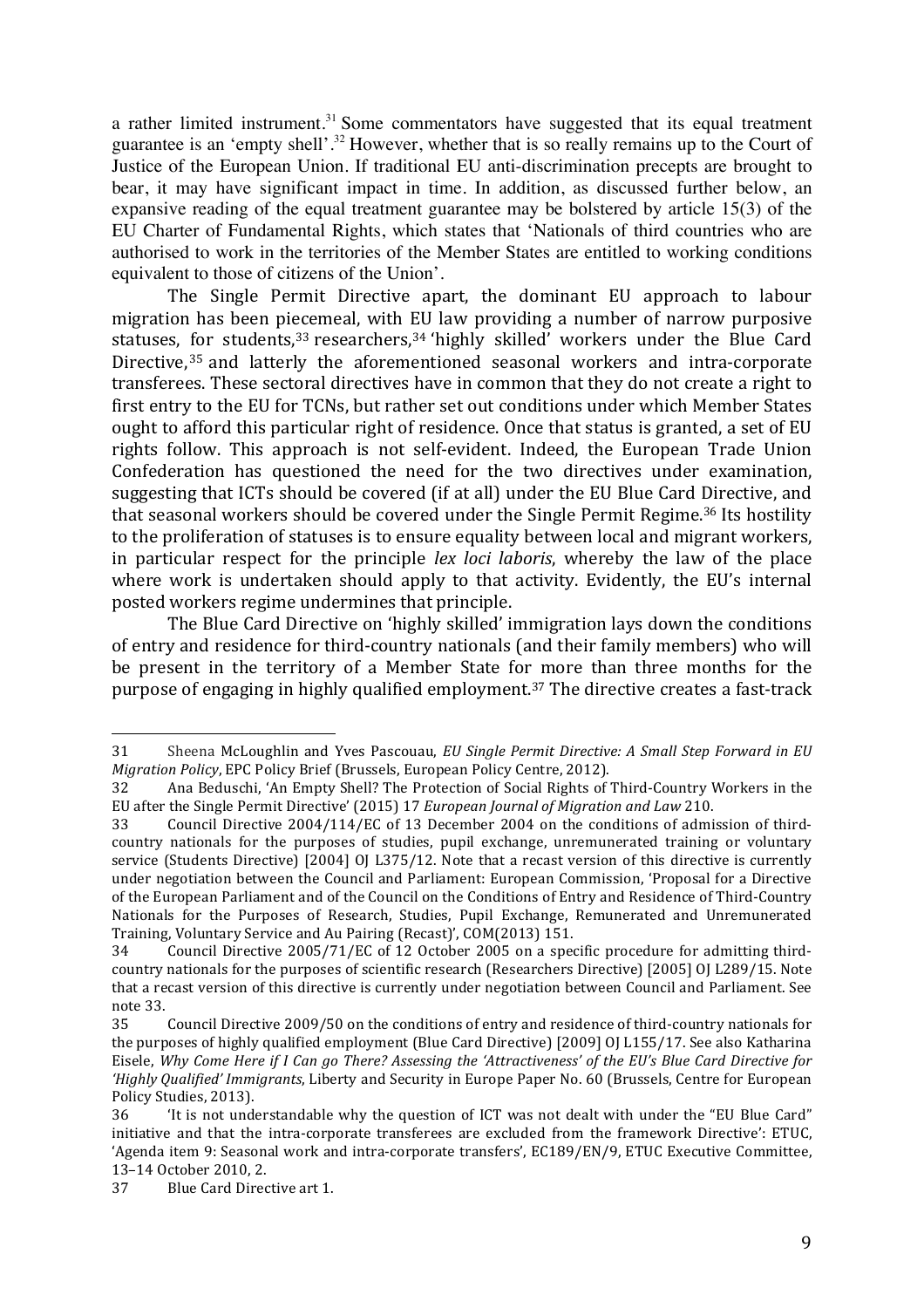procedure for issuing the special residence and work permit to 'highly qualified' thirdcountry workers who have been offered a job in the EU. Again, Member States retain control over the issuing of Blue Cards, and can also introduce their own schemes offering better conditions than the Blue Card.<sup>38</sup>

The two directives that are the focus of this chapter were both adopted under the EU's ordinary legislative procedure, involving the European Parliament (EP) as codecision maker.<sup>39</sup> While the new increased role of the EP has been used to explain differences between previous and more recent enactments on migration, the active role of the EP is a shared feature of both directives under scrutiny here and cannot explain the differences between the seasonal workers and ICT directives.

Even if EU law creates a migration status, that status is not always valid across the EU. EU statuses differ in terms of whether they confer a *transnational* status. An odd feature of EU immigration status is that it often only allows work or residence (at least in the first instance) in one Member State, the fact that the EU is supposed to constitute an 'Area of Freedom, Security and Justice' notwithstanding. 'Mobility' rights across the EU normally only accrue on naturalisation (which confers EU citizenship), or if migrants stay five years and attain EU Long-Term Resident status. However, that status is subject to many conditions, and poorly implemented in practice.<sup>40</sup> The Blue Card Directive provides for analogous rights after a shorter time. Otherwise, mobility rights for migrant TCN workers are not usually envisaged. The EU is a single labour market for Europeans, but not non-EU migrants.<sup>41</sup> Indeed, intra-EU mobility was perhaps the most fraught issue in the four years of negotiations on the ICTD. $42$ 

A further striking feature is that EU immigration policies do not automatically pre-empt national statuses. If EU law comprehensively regulates a particular status, then Member States' competence to accord that status is limited.<sup>43</sup> However, they may still offer analogous status under their own domestic competence. For instance, many states continue to issue national permits to highly skilled workers, in preference to Blue Cards. The implementation studies reveal quite a complex picture with highly varied implementation.<sup>44</sup> EU law in this field is distinctly unfederal: in federal systems, states' migration control powers tend to be comprehensively pre-empted by federal powers. In

<sup>38</sup> Blue Card Directive arts 4(2) and 6.

<sup>39</sup> See, eg Christof Roos, 'EU Politics on Labour Migration: Inclusion Versus Admission' (2015) 28 *Cambridge Review of International Affairs* (forthcoming), comparing the Blue Card (2009) and Single Permit (2011); Georg Menz, 'Framing the Matter Differently: The Political Dynamics of European Union Labour Migration Policymaking' (2015) 28(4) *Cambridge Review of International Affairs* 554, comparing the Blue Card and Seasonal Workers directives.

<sup>40</sup> Council Directive 2003/109/EC of 25 November 2003 concerning the status of third-country nationals who are long-term residents (Long-Term Residents Directive) [2003] OJ L16/33; European Commission, *Report on the Application of Directive 203/109/EC Concerning the Status of Third-Country Nationals who are Long-Term Residents* (LTRD Implementation Report), COM(2011)585.

<sup>41</sup> Elspeth Guild, 'The EU's Internal Market and the Fragmentary Nature of EU Labour Migration' in Costello and Freedland (eds), *Migrants at Work*.

<sup>42</sup> Council of the European Union, 'Proposal for a Directive of the European Parliament and of the Council on Conditions of Entry and Residence of Third-Country Nationals in the Framework of an Intra-Corporate Transfer' (8303/13). See also Alex Lazarowicz, *The Intra-Corporate Transferees Directive: Time* to Break the Deadlock, EPC Policy Brief (Brussels, European Policy Centre, 2013).

<sup>43</sup> Case C-542/13 *M'Bodj* [2015] OJ C65/12.

<sup>44</sup> European Commission, 'Communication from the Commission to the European Parliament and the Council on the Implementation of Directive 2009/50/EC on the Conditions of Entry and Residence of Third-Country Nationals for the Purpose of Highly Qualified Employment' COM(2014) 287 final. See also Lucie Cerna, 'Understanding the Diversity of EU Migration Policy in Practice: The Implementation of the Blue Card Initiative' (2013) 34(2) *Policy Studies* 180.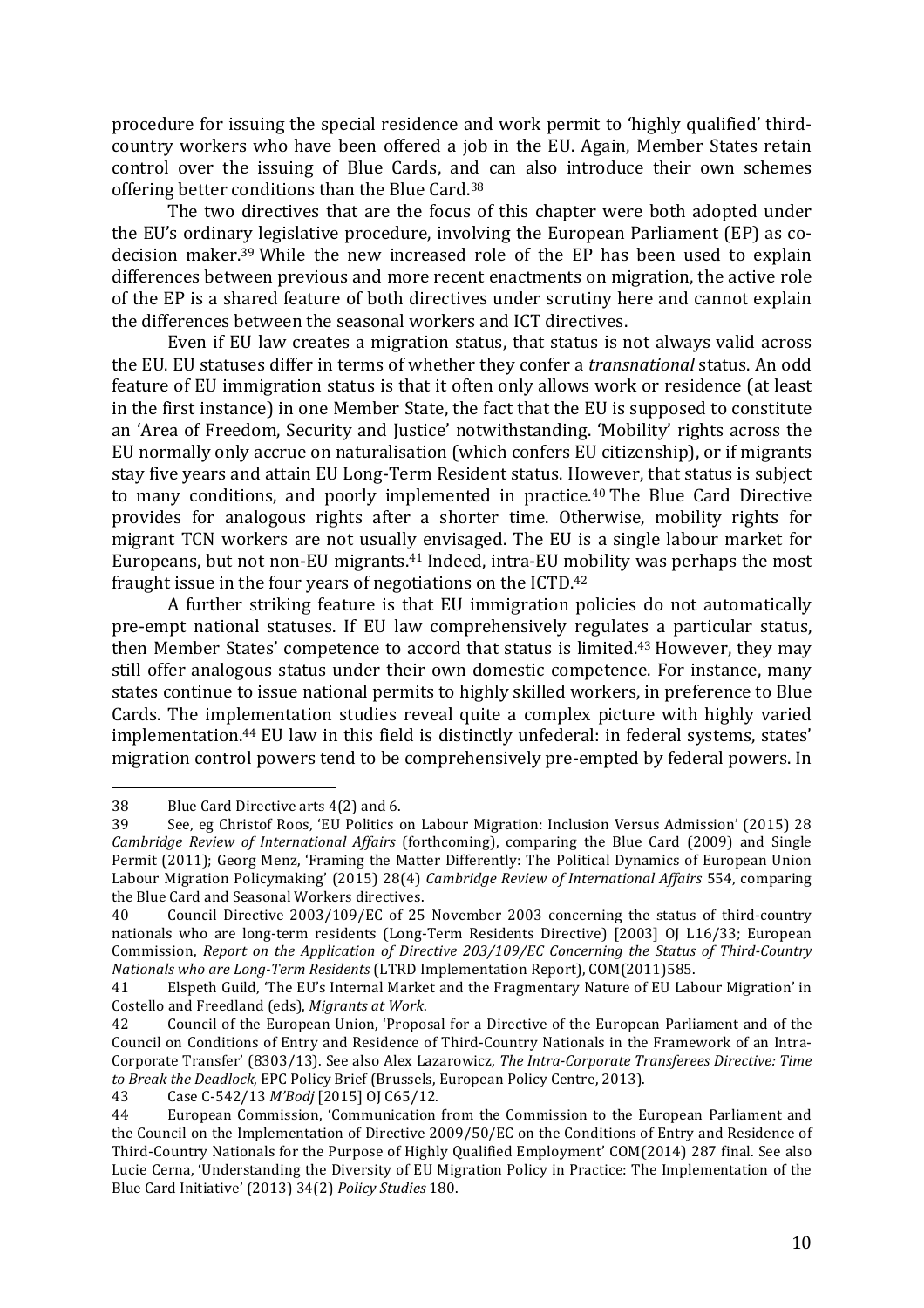contrast, in the EU, there is shared competence over entry and residence for some categories, and Member States retain control over naturalisation. Even where there is a status, it is usually without prejudice to Member States' rights to offer 'more favourable provisions'.<sup>45</sup> The mere existence of the two statuses under discussion here is thus telling. First of all, the fact of reaching agreement at EU level is itself an achievement, after long negotiation. Both measures seek in the first instance to encourage these forms of migration, and only secondly to address questions of labour rights, in the manner that reflects the highly stratified nature of the migration statuses.

However, EU law may not ultimately allow this stratified approach to labour rights. This is because at least some labour rights are constitutionalised in EU law, and appear in the EU Charter of Fundamental Rights. As well as containing a chapter on 'equality', not only prohibiting discrimination, but positively requiring the EU to secure equality, it also contains a provision on labour rights:

Article 15: Freedom to choose an occupation and right to engage in work

1. Everyone has the right to engage in work and to pursue a freely chosen or accepted occupation.

2. Every citizen of the Union has the freedom to seek employment, to work, to exercise the right of establishment and to provide services in any Member State.

3. *Nationals of third countries who are authorised to work in the territories of the Member States are entitled to working conditions equivalent to those of citizens of the Union.*  (emphasis added)

The charter sets the conditions for legality of EU legislative measures. In other words, if a directive violates the charter, it is amenable to annulment by the Court of Justice of the EU, or strenuous re-interpretation to avoid that fate.<sup>46</sup> On this basis, EU migration statuses may be open to challenge if they breach article  $15(3)$  of the EU Charter of Fundamental Rights. Moreover, the charter is applicable to all actions of the Member States 'implementing' EU law. This not only includes direct implementation of the directive, but also acts which cover the same material ground as EU acts, in particular if they would impede the effectiveness of EU law.

To illustrate the potential interactions, recall that many states run seasonal worker programmes for the agricultural sector, often entailing bilateral agreements with particular sending countries. Moving to an EU directive may have unintended legal consequences for these bilateral programmes. While the EU directive will not pre-empt national programmes, it *may* require that they are run in a manner compatible with EU law (if they are treated as falling within the scope of EU law). Currently, some use dubious means to ensure that workers go home at the end of the seasons. One example, which may be atypical, is nonetheless striking: a Spanish programme allegedly admits only *mothers* under 40 as seasonal agricultural workers.<sup>47</sup> If this programme were deemed to fall within the scope of EU law, then the EU Charter of Fundamental Rights would be applicable, as would the general principles of EU law. For now, suffice to note

<sup>45</sup> See, eg ICTD art 4; SWD art 4.

<sup>46</sup> For examples of this strong judicial review in action, leading to the annulment or strenuous reinterpretation of EU legislation, see Case C-236/09 Association Belge des Consommateurs Test-Achats and *Others* [2011] ECR I-00773; Case C-293/12 *Digital Rights Ireland and Seitlinger and Others (Data Protection*) [2014] OJ C175/6; Case C-540/03 *European Parliament v Council of the European Union (Family Reunification)* [2006] ECR I-05769.

<sup>47</sup> Susan Mannion, Peggy Petrzelka, Christy Glass and Claudia Radel. 'Keeping Them in Their Place: Migrant Women Workers in Spain's Strawberry Industry' (2011) 19(1) *International Journal of the Sociology of Agriculture and Food* 83.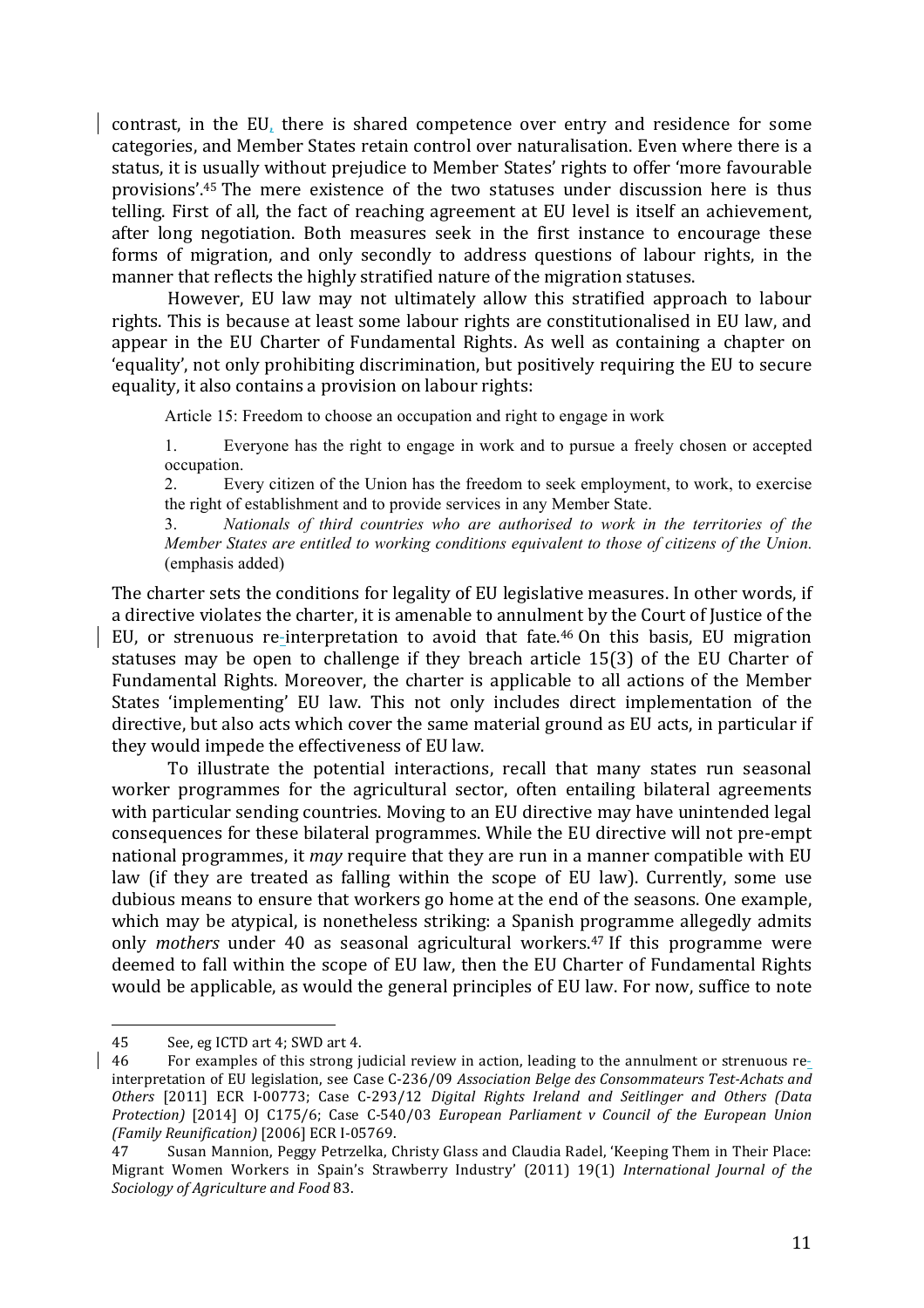that bringing matters of migration status within the scope of EU law may have some transformative legal effects, in particular if the Court of Justice is called upon to consider these questions of status inequality. $48$ 

#### V. The Two Directives Compared

This section provides a sketch of the directives' content.

#### A Personal Scope

Concerning the scope of the directives, the SWD applies to third-country nationals (TCNs) who seek admission for the 'purpose of employment as seasonal workers'. 'Seasonal workers' are defined as TCNs who stay 'legally and temporarily in the territory of a Member State to carry out an activity dependent on the passing of the seasons' under an employment contract. $49$  That employment contract is with the employer in the host state.

'An activity dependent on the passing of the seasons' is defined as 'an activity that is tied to a certain time of the year by a recurring event or pattern of events linked to seasonal conditions during which required labour levels are significantly above those necessary for usually ongoing operations' (article  $2(2)$ ). When transposing the directive, Member States must list those sectors that are considered to be seasonal and, if appropriate, the list should be drawn up in consultation with the social partners.

Agency workers are *not* excluded (unlike under the ICTD). Recital 12 provides that, if national law permits, seasonal workers may continue to be agency workers, hired through agencies established on the Member States' territory and which have a 'direct contract' with the seasonal worker. Intra-corporate transfer means:

… the temporary secondment for occupational or training purposes of a third-country national who, at the time of application for an intra-corporate transferee permit, resides outside the territory of the Member States, from an undertaking established outside the territory of a Member State, and to which the third-country national is bound by a work contract prior to and during the transfer, to an entity belonging to the undertaking or to the same group of undertakings which is established in that Member State, and, where applicable, the mobility between host entities established in one or several second Member States.<sup>50</sup>

'Group of undertakings' is defined as 'two or more undertakings recognised as linked in national law' in various specified ways, namely majority shareholding, control, or management (article 3(l)).

The migrant must have a 'work contract' with the undertaking outside the EU, and then move to another 'entity belonging to the undertaking' or 'the same group of entities'. This loose language could facilitate transfers even to shelf companies, it would seem. The 'host entity' must be 'established' in the Member State.<sup>51</sup> In order to combat

<sup>48</sup> See also Diego Acosta Arcarazo and Andrew Geddes, 'The Development, Application and Implications of an EU Rule of Law in the Area of Migration Policy' (2013) 51(2) *Journal of Common Market Studies* 179.

<sup>49</sup> SWD art 3(b).

<sup>50</sup> ICTD art 3(b).

<sup>51</sup> This *may* require interpretation in line with freedom of establishment within the internal market context.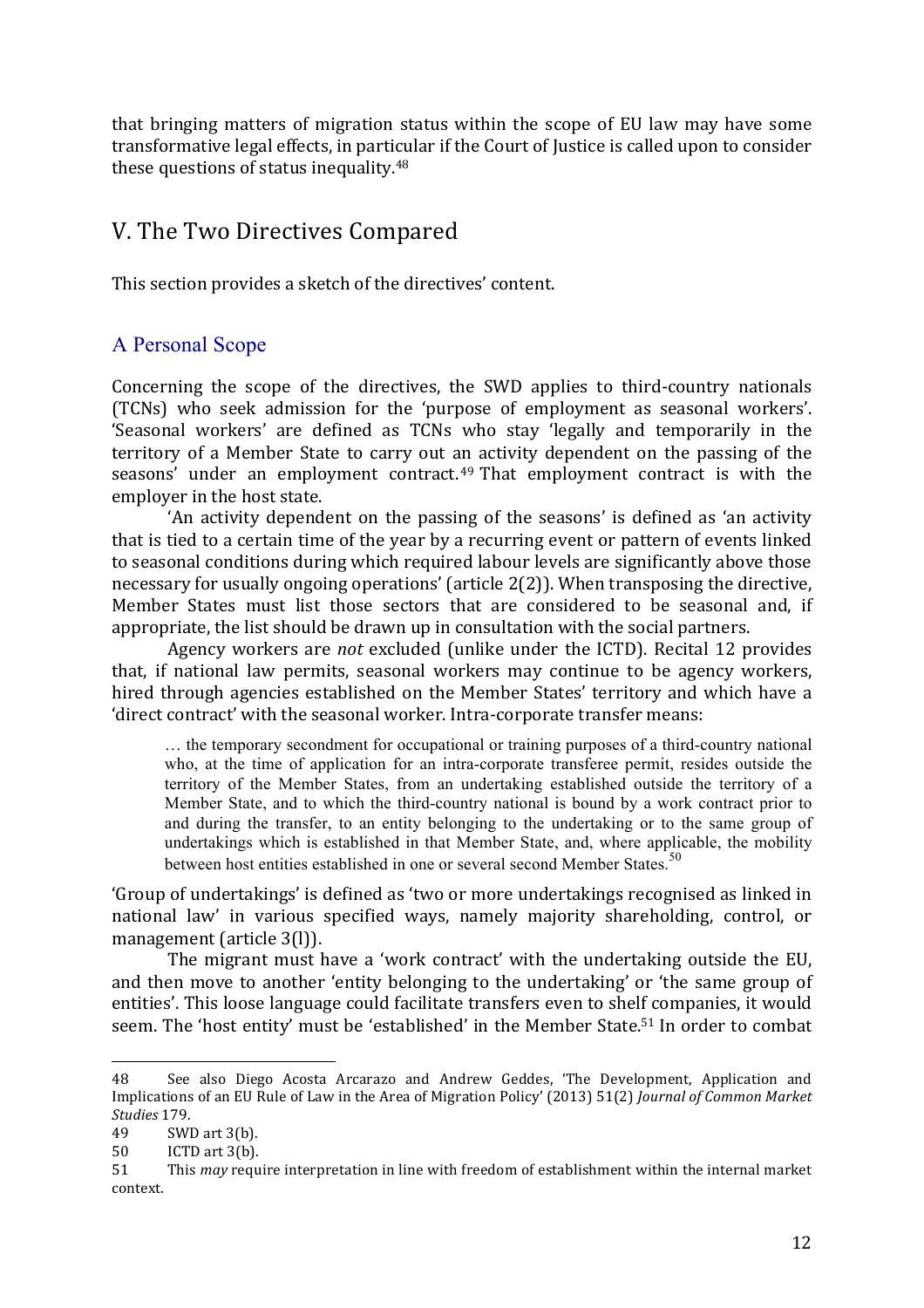potential 'abuse', Member States may refuse applications where the 'host entity' has as its main purpose facilitating ICTs or does not have a genuine activity (recital 24).

The ICT Directive only covers 'managers', 'specialists' and 'trainee employees' (article  $2(1)$ ). Importantly, both the self-employed and agency workers are excluded.<sup>52</sup> The permit is tied: it allows the transferee only to 'exercise the specific employment activity under the permit in accordance with national law in any host entity belonging to the undertaking or group of undertakings in the first Member State' (article  $17(c)$ ).

'Manager' means a person holding a senior position, who primarily directs the management of the host entity, receiving general supervision or guidance principally from the board of directors or shareholders of the business or equivalent; that position shall include: directing the host entity or a department or subdivision of the host entity; supervising and controlling work of the other supervisory, professional or managerial employees; having the authority to recommend hiring, dismissing or other personnel action. 53

'Specialist' means a person working within the group of undertakings possessing specialised knowledge essential to the host entity's areas of activity, techniques or management. In assessing such knowledge, account shall be taken not only of knowledge specific to the host entity, but also of whether the person has a high level of qualification including adequate professional experience referring to a type of work or activity requiring specific technical knowledge, including possible membership of an accredited profession.<sup>54</sup>

Trainee employee' means a person with a university degree who is transferred to a host entity for career development purposes or in order to obtain training in business techniques or methods, and is paid during the transfer.<sup>55</sup>

These definitions are broad, and seem amenable to cover much of the workforce in some economic sectors, in particular those where specialist knowledge and a high level of qualifications are common. The definition of 'trainee' too is broad: the notion is not tied to career stage.

The migration statuses under the two directives differ sharply in another respect: ICTs have family reunification rights. In contrast, there are no family reunification rights for seasonal workers.

#### B Temporal and Transnational Dimensions

There is a difference in terminology between the SWD and ICT status. The ICTD refers to 'residence', as opposed to 'stay' under the SWD. The Council insisted on amending the original reference to 'residence' in the Commission proposal, to 'stay'.

In the case of seasonal workers, Member States may issue permits ranging from five to nine months in duration within a twelve-month period.<sup>56</sup> Originally, the EP wanted to limit the time to six months, but some Member States insisted on an outer limit of nine months. As regards circularity, the directive obliges Member States to

<sup>52</sup> ICTD art 2(2) states: 'This Directive shall not apply to third-country nationals who ... (d) carry out activities as self-employed workers; (e) are assigned by employment agencies, temporary work agencies or any other undertakings engaging in making available labour to work under the supervision and direction of another undertaking'.

<sup>53</sup> ICTD art 3(e).

<sup>54</sup> ICTD art 3(f).

<sup>55</sup> ICTD art  $3(g)$ .

<sup>56</sup> SWD art 14(1).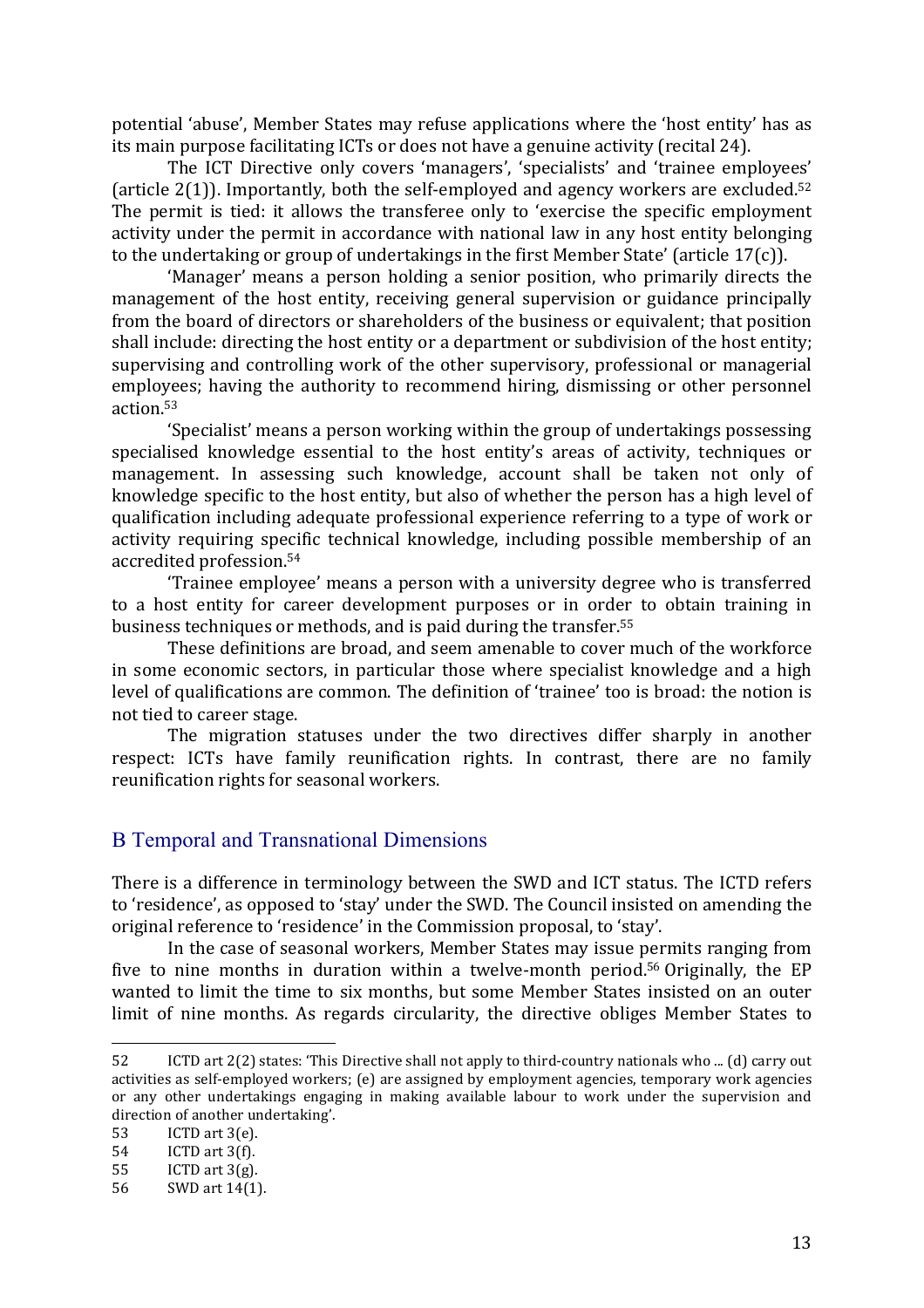facilitate the re-entry of seasonal workers who have been admitted at least once every five vears.<sup>57</sup> Facilitation measures, albeit only indicatively listed in the directive, include exemptions from the requirement to submit documentation, the issuance of several seasonal worker permits under a single decision, or accelerated admission procedures.<sup>58</sup> The Commission had proposed a multi-season permit, but this did not prove politically acceptable.

The Commission had aimed in its proposal to prohibit re-entry of any migrant workers who had previously overstayed. However, the final version treats any migrant worker's violation of previous permits not as a mandatory ground for rejection of further applications, but just as a permissible reason.

The ICTD equally recognises the temporary migration status of those covered by its scope: 'As intra-corporate transfers constitute temporary migration' (recital 17), the maximum duration of an intra-corporate transfer is three years for managers and specialists, and one year for trainees (article  $12(1)$ ). A six-month break may be required by Member States between ICT permits (article 12(2)).

The SWD explicitly states that it aims to prevent 'overstaying or temporary stay becoming permanent' and seeks to encourage circular migration, that is, ultimately returning to the home country after periods of temporary (albeit possibly prolonged) seasonal working. The SWD makes no provision for intra-EU mobility of seasonal workers. Conversely, the ICTD lays down rights to intra-EU mobility, somewhat echoing the transnational spirit of the Blue Card Directive. A distinction is drawn between short and long-term intra-EU mobility of ICTs, which is defined by a 90-day cut-off. Underlying this divide was the need to retain compatibility between the directive and the harmonised visa regime concerning authorisations for up to 90 days laid down by the EU's Schengen *acquis*.<sup>59</sup> Accordingly, Member States are required to issue Schengen visas to ICTs engaging in short-term mobility, while mobility exceeding 90 days is governed by authorisations under national law.

#### C Labour Rights and Relations

Both forms of workers could be regarded as having a migration status that makes them vulnerable in their work relations, yet the two directives take starkly divergent approaches to their labour rights. The directives were adopted under the EU's ordinary legislative procedure, involving the European Parliament as co-decision maker. As Fudge and Herzfeld Olsson note,

A unique aspect of the negotiations over the Seasonal Workers Directive was the extent to which the European Parliament was unified in its ambition to strengthen the rights of seasonal workers. No such similar concern was evident with respect to the groups of migrant workers that were the subjects of the other immigration directives. $60$ 

The result is some significant labour rights protections for seasonal workers.<sup>61</sup> ICTs' protections are pegged at those of posted workers in the main,  $62$  with only

<sup>57</sup> SWD art 12(1).

<sup>58</sup> SWD art 12(2).

<sup>59</sup> Regulation (EC) No 810/2009 of the European Parliament and of the Council of 13 July 2009 establishing a Community Code on Visas (Visa Code) [2009] OJ L243/1.

<sup>60</sup> Fudge and Herzfeld Olsson, 'The EU Seasonal Workers Directive' (n 4) 466.

<sup>61</sup> Ibid.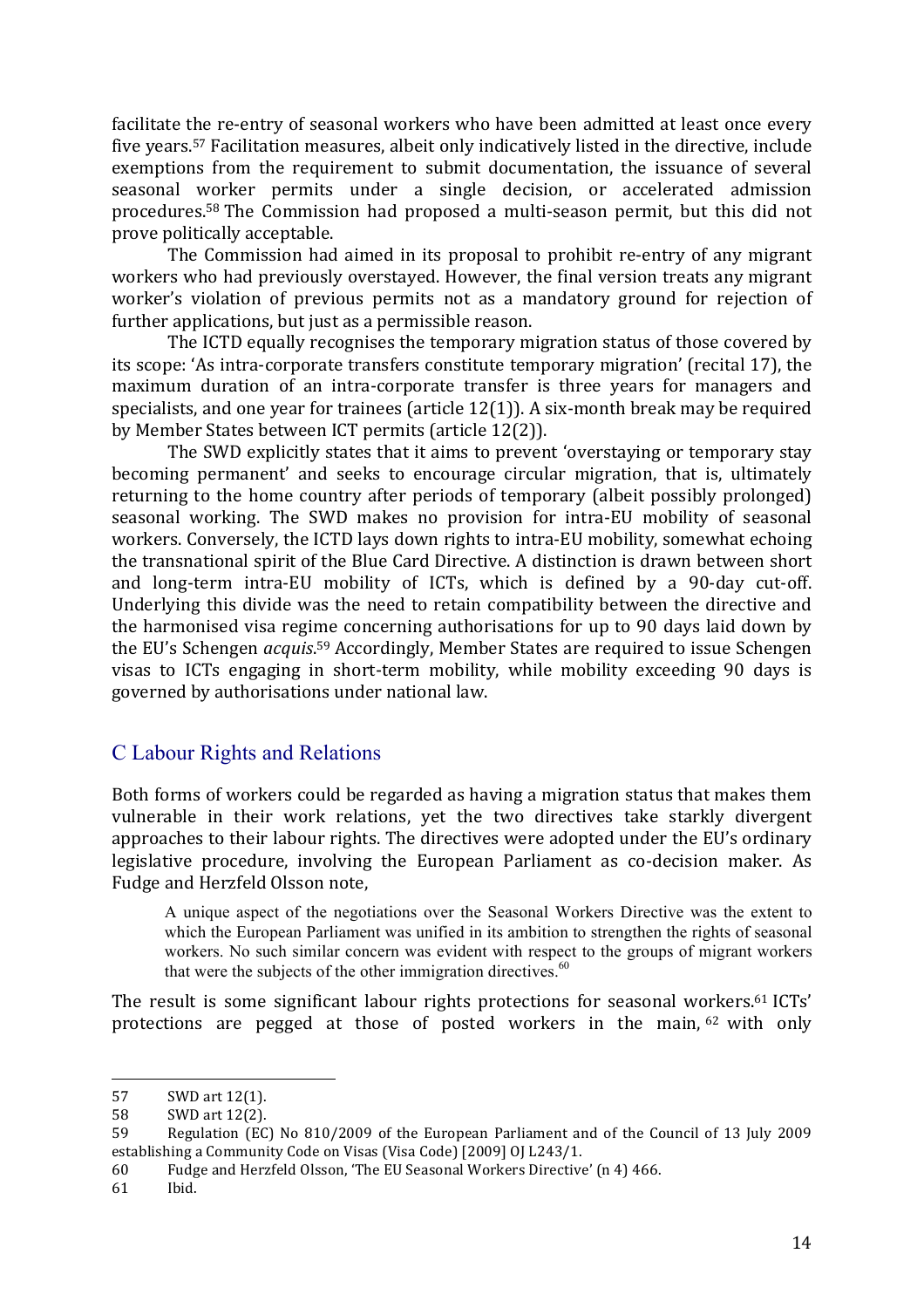remuneration to be 'not less favourable' than that for local workers in 'comparable positions'.<sup>63</sup> Moreover, in essence, the ICT is a tied worker. In contrast, the SWD allows seasonal workers to be employed by different employers and to stay (up to the maximum period of nine months) to look for another employer.

The two directives embody different rules regarding TCNs' right to equal treatment. The Seasonal Workers Directive acknowledges the 'specially vulnerable nature of third-country national seasonal workers and the temporary nature of their assignment' at the outset (recital 43). Seasonal workers are thus entitled to equal treatment to local workers with regard to terms of employment, working age, working conditions such as pay and dismissal, working hours and health and safety requirements (article  $23(1)(a)$ ). They also enjoy such equal treatment concerning the right to strike and social benefits such as sickness benefits, maternity and paternity leave (article  $23(1)(b)$ ). However, family and unemployment benefits may be excluded by Member States (article  $23(2)(i)$ ). Seasonal workers are also equally treated with regard to recognition of diplomas (article  $23(1)(h)$ ), access to education and vocational training (article  $23(1)(g)$ ), including employment services offering advice on seasonal work (articles  $23(1)(f)$ ,  $23(2)(ii)$ ).

At the behest of the European Parliament, the Seasonal Workers Directive also includes a provision on equal treatment to nationals concerning back payments to be made by employers (article  $23(1)(c)$ ). It provides for robust sanctions against employers (article 17). However, regarding subcontractors, the use of 'may' might undermine the effectiveness of these provisions. Third parties with a legitimate interest in ensuring compliance with the directive can lodge complaints or engage civil or administrative proceedings on behalf of the seasonal worker. It has been suggested that, all in all, these rules go 'a long way to achieving the kind of rights-based approach to migration advocated by the  $ILO'.64$ 

The ICT Directive takes a significantly different approach to labour rights. ICTs enjoy equal treatment to posted workers with regard to the terms and conditions of employment (article  $18(1)$ ), except for remuneration. The directive provides for remuneration:

not less favourable than the remuneration granted to nationals of the Member State where the work is carried out occupying comparable positions in accordance with applicable laws or collective agreements or practices in the Member State where the host entity is established.<sup>65</sup>

Equal treatment to nationals is also provided in relation to freedom of association  $\alpha$  (article 18(2)(a)), recognition of qualifications (article 18(2)(b)), social benefits (although family benefits may be excluded for transfers not exceeding nine months) (articles  $18(2)(c)$ –(d),  $18(3)$ ), and access to goods and services (article  $18(1)(e)$ ).

#### D The Posted Workers Analogy Questioned

Other contributors to this volume have addressed the troubling aspects of posted workers.<sup>66</sup> As is now well known, the extent to which they are subject to the labour law

<u> 1989 - Andrea Santa Andrea Andrea Andrea Andrea Andrea Andrea Andrea Andrea Andrea Andrea Andrea Andrea Andr</u>

 $65$  ICTD art  $4(b)$ .

<sup>62</sup> ICTD art 18(1). See also Directive  $96/71/EC$  of the European Parliament and of the Council of 16 December 1996 concerning the posting of workers in the framework of the provision of services (Posted Workers Directive) [1997] OJ L18/1.

<sup>63</sup> ICTD art 18(2).

<sup>64</sup> Fudge and Herzfeld Olsson, 'The EU Seasonal Workers Directive'  $(n\ 4)$  459.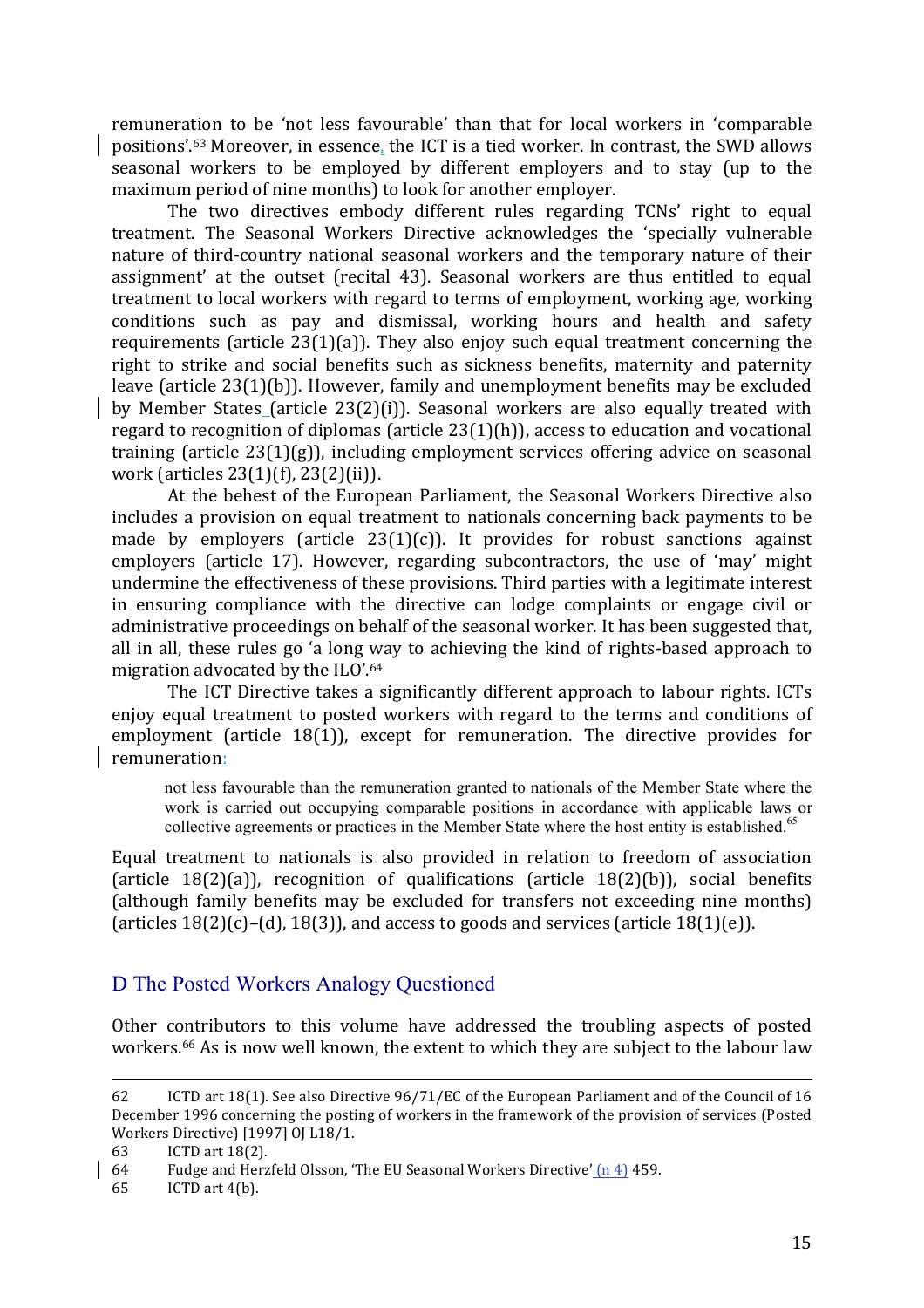of the host state is constrained by EU legislation<sup>67</sup> and case law.<sup>68</sup> Engblom explains the 'convulsions' caused by the *Laval* case in Sweden in light of Sweden's decision to open its labour market and rely on domestic labour laws and collective structures to ensure that demand for migrant workers was dampened, and that high labour standards for all workers in the territory were preserved.<sup>69</sup> *Laval* undermined that approach. Posted workers need not hold the nationality of an EU Member State. Indeed, the early posted workers cases concerned workers who *did not* have EU mobility rights themselves: the Portuguese workers in *Rush Portuguesa* did not then have EU Treaty rights, due to transitional provisions, nor did the Moroccan workers transferred from Belgium to France in *Van Der Elst.* 

The workers in *Van der Elst* were of Moroccan nationality, migrants authorised to live and work in Belgium. By means of asserting its EU mobility rights as a service provider, the employer was able to bring its workforce (a team in that case of four Belgian and four Moroccan workers) with it to another Member State, thereby expanding the scope of its workers' migration status. Normally, the Moroccan workers would not have EU Treaty rights. If they had, the need to create this category of 'posted worker' would not have emerged. The case arose out of an inspection by the French Labour Inspectorate, which found the Moroccan workers did not have French permits.

The posted worker route places workers at the disposal of their employer. As independent workers, the workers in *Van der Elst* could not move to France to seek or take up new employment. Their migration status in France depended on their employer. This exacerbated the workers' dependency on their employer. Moreover, the fact of posting could have also exacerbated their precarity, as they were not only temporary migrants in Belgium, but also transferred temporarily elsewhere. Thirdly, there is a posted worker protection gap: they were mainly subject to the labour law of Belgium, even though this may not be properly enforced or enforceable in France.

The point of revisiting this seminal posted worker case is to highlight its intimate linkage with temporary transnational service provision. While posted worker status apparently expands the autonomy of migrant workers, offering them added opportunities to work in other Member States without having to seek a new work permit each time, in fact it does so at the cost of additional dependency, precarity and reduction of rights. From a labour law perspective, this is troubling not only for the migrant workers but also local workers. A better approach from a labour law perspective would be not to seek to exclude the TCN migrant worker, but to include them fully, by affording all TCNs lawfully resident in an EU Member State free movement rights. At present, such mobility rights are only offered to those who attain formal EU 'Long-Term Resident' status, a status conditional on fulfilment of many conditions, and poorly implemented in practice.

<sup>&</sup>lt;u> 1989 - Andrea Santa Andrea Andrea Andrea Andrea Andrea Andrea Andrea Andrea Andrea Andrea Andrea Andrea Andr</u> 66 See Gudrun Biffl and Isabella Skrivanek, 'The Distinction Between Temporary Labour Migration and Posted Work in Austria: Labour Law Versus Trade Law', Ch 4 in this volume.

<sup>67</sup> Directive  $96/71/EC$  of the European Parliament and of the Council of 16 December 1996 concerning the posting of workers in the framework of the provision of services (Posted Workers Directive) [1997] OJ L18/1 as supplemented by Directive 2014/67/EU of the European Parliament and of the Council of 15 May 2014 on the enforcement of Directive  $96/71/EC$  concerning the posting of workers in the framework of the provision of services [2014] OJ L 159/ 11.

<sup>68</sup> See especially Case C-341/05 *Laval un Partneri Ltd v Svenska Byggnadsarbetareforbundet* [2007] ECR I-11767; Case C-346/06 *Dirk Rüffert v Land Niedersachsen* [2008] ECR I-1989; Case C-319/06 *Commission v Luxembourg* [2008] ECR I-4323.

<sup>69</sup> Samuel Engblom, Reconciling Openness and High Labour Standards? Sweden's Attempts to Regulate Labour Migration and Trade in Services' in Costello and Freedland (eds), *Migrants at Work*.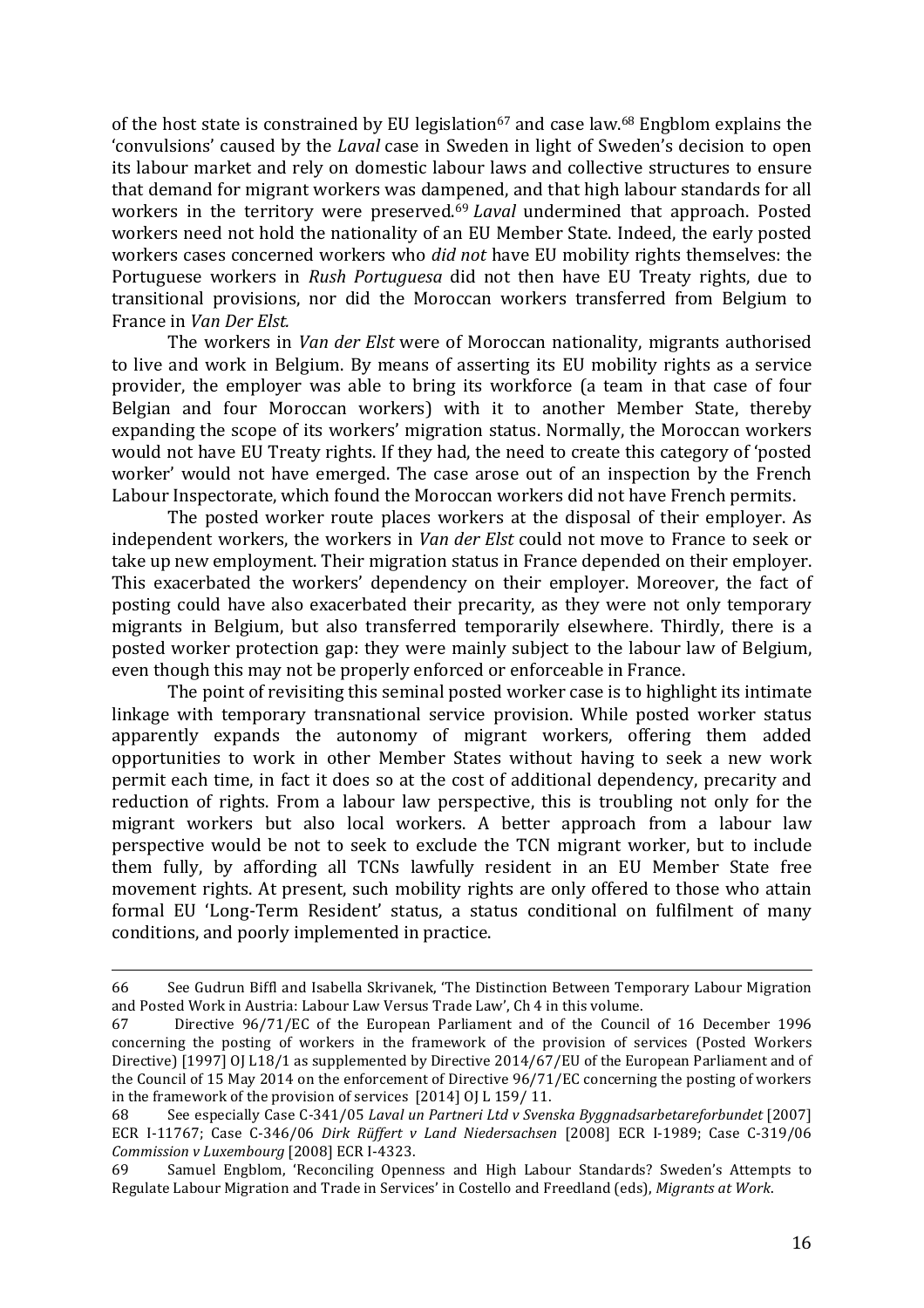The option of full inclusion in the EU labour market by granting equivalent mobility rights to nationals would, somewhat paradoxically, shore up domestic labour law and standards, thereby protecting local workers a lot more than seeking to prevent their entry. The posted worker system is lose-lose, in that the regulatory design means that posted workers are in a weaker bargaining and regulatory position, and so are more likely to undercut.

Returning to the ICT Directive, the analogy with posted workers needs to be questioned. Under the provisions of the ICTD, ICTs are to be treated equally with posted workers as regards the terms and conditions of employment other than remuneration (such as maximum work periods or safety at work). In other words, the terms and conditions of employment in the Member State to which the ICT will be transferred will be governed by the laws of his or her country of origin (the sending third country). According to the ICTD, the reason for this is that the ICTD should not give undertakings established in a sending third country any more favourable treatment than undertakings established in an EU Member State, in line with article  $1(4)$  of the Posted Workers Directive (96/71/EC). This provision provides that '4. Undertakings established in a non-Member State must not be given more favourable treatment than undertakings established in a Member State'.

However, why use the analogy with posted workers at all? It could have been argued that posting is only relevant if the employing organisation is temporarily present in the host state providing services, and that the approach to posted workers depends on the undertakings' *right* to provide those services (in the EU context, derived from the EU Treaty's internal market freedoms). In the ICT context, this premise does not hold. So, on this basis, that commitment to 'no more favourable treatment' is inapplicable: there is no general requirement to treat undertakings alike in *different circumstances*.

Moreover, even if the commitment is applicable, it states non-EU companies should not be treated *more* favourably. However, this is precisely how global companies that can avail of the ICT route are being treated. The directive means that ICT status is regarded as a privilege for the employing organisations, irrespective of whether their employees' work rights are safeguarded according to EU standards at all. This move has also been explained as being required under GATS commitments but, as Herzfeld Olsson has demonstrated, this claim is not accurate.<sup>70</sup>

The workers themselves may well wish to be accorded full equal treatment with local workers, which is a stronger hallmark of the Seasonal Workers Directive. Let us recall again article 15(3) of the EU Charter: 'Nationals of third countries who are authorised to work in the territories of the Member States are entitled to working conditions equivalent to those of citizens of the Union.'

## VI. Conclusions

The proliferation of migration statuses is neither obvious nor necessary in EU law. The European Trade Union Confederation urged that seasonal workers and ICTs be brought under the Single Permit regime. The mere fact that these additional statuses exist is itself a result of catering to employer demand, rather than a move to protect workers. However, once the proposals were made, the EU political process led to a strong

 70 Herzfeld Olsson, 'The Development of an EU Policy' (n 3).